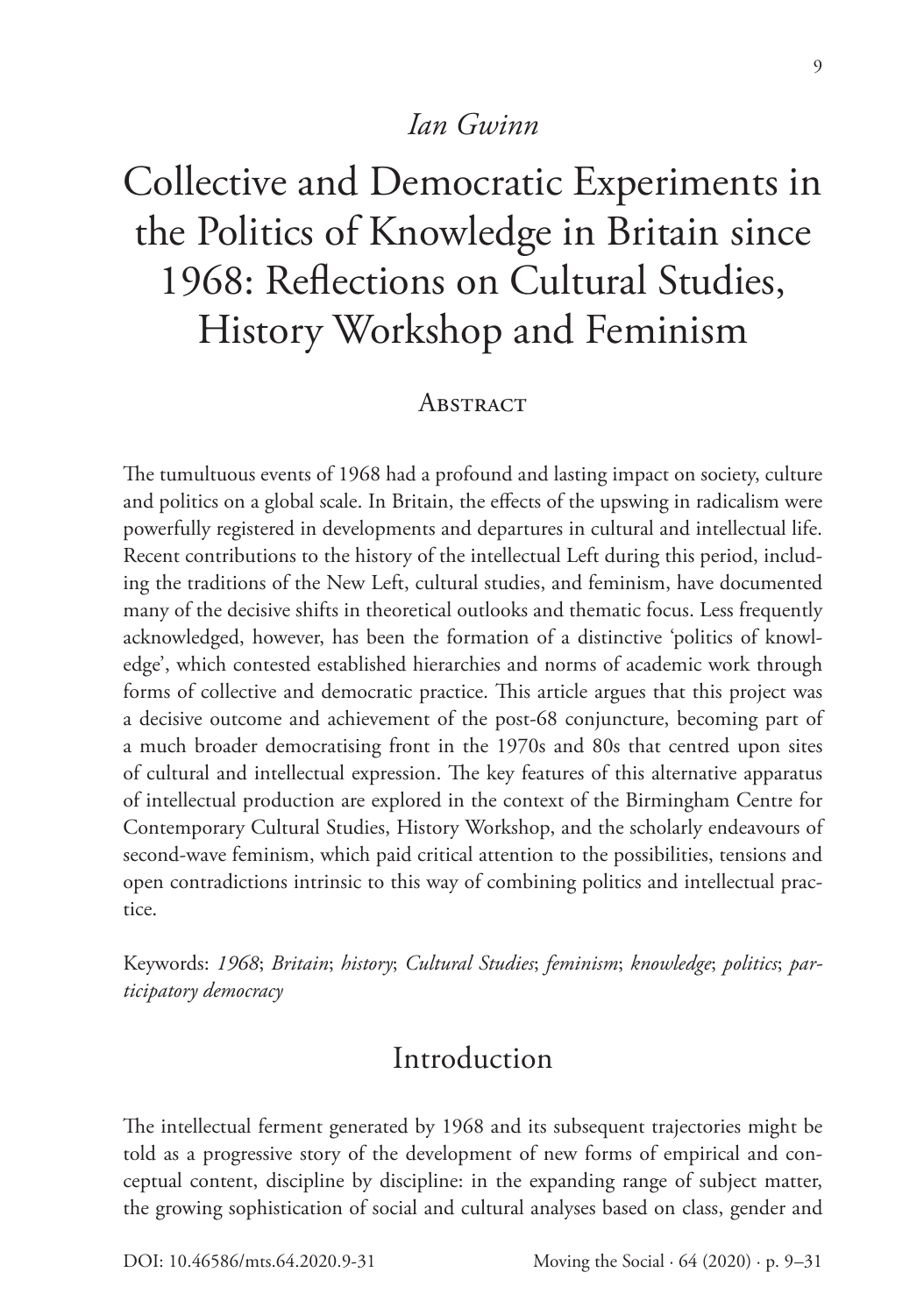race, and the reception of new and unsettling theories of language, ideology and subjectivity. In the British context, it is also a story of the fortunes of a renewed and undogmatic 'native' Marxist tradition, British cultural Marxism, which originated in the pioneering writings of central figures in the 'first' New Left.<sup>1</sup> Whilst the New Left appeared in the aftermath of the events of 1956, the intellectual significance of 1968 cannot be separated from the shifting course of various currents of New Left thought and practice, as they underwent an extensive process of elaboration, revision, and systematic critique. The contours of these debates, which became increasingly divisive through the 1970s, can be outlined in a familiar roll call of names that indicate the rapid pace of intellectual change, beginning with Gramsci, Althusser and Poulantzas, and then, under the influence of the linguistic turn, Barthes, Lacan, Foucault, and Derrida. The uptake of new theoretical trends was stimulated and amplified by the presence of women's, gay, and other liberation movements, but their consolidation in academic circles occurred against the rise of countervailing political forces through the 1970s and 80s, in which Left intellectual work became increasingly separated from more popular constituencies.

As a counterpoint to this narrative, we might also consider how the political and intellectual legacies of 1968 have been assimilated in other ways. The brief account above is overwhelmingly academic in character. By contrast, a different set of trajectories can be traced along activist lines, particularly associated with the diffusion of Situationist ideas and political practices as they have been appropriated by what George McKay calls 'cultures of resistance'.2 Squatting and autonomous movements, but also punk, to take another example, abounded with Situationist influences and meanings, which inspired myriad direct actions and DIY projects. In the view of David Graeber, two different streams flow from before and after May '68: the former, a predominant activist current; the latter academic: "the pre-revolutionary strain, kept alive in zines, anarchist infoshops, and the Internet, and the post-68 strain, largely despairing of the possibility of mass-based, organized revolution, kept alive in graduate seminars, academic conferences, and scholarly journals".3 For Graeber, the bifurcation ultimately reflects the passivity of academic culture, which remains thoroughly immune to Situationist ideas, since they "cannot be read as anything but a call to action".4

Graeber is surely correct in a restricted sense, insofar as Situationism has not made much headway inside the university, where few academics believe what they write has anything more than a modest effect on broader political configurations. However, this

4 Ibid, p. 259.

<sup>1</sup> See Dennis Dworkin: Cultural Marxism in Postwar Britain: History, the New Left and the Origins of Cultural Studies, Durham/London 1997.

<sup>2</sup> George McKay: Senseless Acts of Beauty: Cultures of Resistance since the Sixties, London 1996.

<sup>3</sup> David Graeber: Direct Action: An Ethnography, Oakland , CA 2009, p. 260.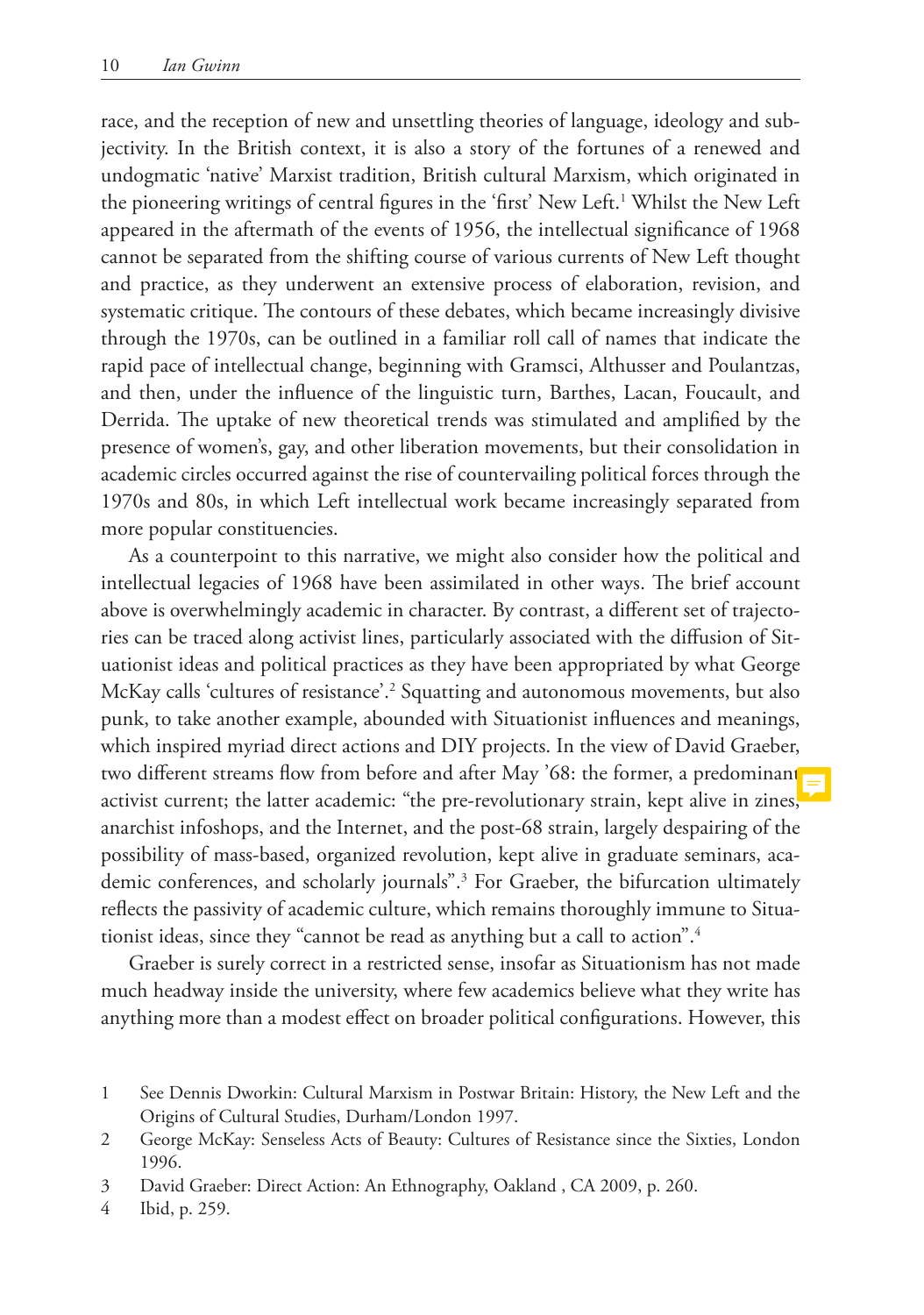outcome, overlooks how 1968 propelled pre-existing anti-authoritarian and participatory impulses into new arenas of intellectual production, certainly in Britain. Unlike the new 'partisans of rigour' who took charge of the *New Left Review* under the editorial direction of Perry Anderson and others in 1964, the New Left always comprised a far broader set of repertoires and activities within an expanding extra-parliamentary arena and, as several observers have acknowledged, lived on beyond its original formation in the late-50s and early-60s.<sup>5</sup> Amid the general upsurge of student and industrial struggles during and after 1968, these afterlives can be traced in the work of the *May Day Manifesto* of 1967–68, the Institute for Workers' Control, History Workshop, the Birmingham Centre for Contemporary Cultural Studies (CCCS), and the Women's Liberation Movement (WLM) and other new social movements. Other subject-based intellectual groupings formed around this time, such as the Conference of Socialist Economists, 'new' or radical criminology, and radical philosophy, which shared a common commitment to collective modes of scholarly work. Yet the flourishing of a left-wing and dissident intellectual culture in the post-68 period extended far beyond the academic sphere, reaching into wider domains of grassroots and democratic cultural production, from working-class and women's writers' workshops, community publishing, and local and oral history projects, to radical printshops, film cooperatives, and community arts projects.6 What is also elided in making a formal division between activism and academic scholarship is a critical appreciation of historical change, particularly of how long-term shifts in capitalist production eroded the infrastructural bases upon which these 'subcultures' rested, which seriously complicates the story of 1968 and its legacies.7 Indeed, an intense effort to fashion a distinctive 'politics of knowledge' was made in Britain in the 1970s and 80s, which was given powerful expression in collective projects that strived to subvert and transform

- 5 Peter Sedgewick: The Two New Lefts, in: David Widgery (ed.): The Left in Britain, 1956–68, Middlesex 1976, p. 147. On the afterlives of the 'first' New Left, see Michael Rustin: The New Left as a Social Movement, in: Robin Archer et al. (eds.): Out of Apathy: Voices of the New Left 30 Years On, London 1989, pp. 117–128.
- 6 A full list of bibliographic references would be impractical here. However, recent contributions include Tom Woodin: Working-Class Writing and Publishing in Late-Twentieth Century, Manchester 2018; Jess Baines: Experiments in democratic participation: feminist printshop collectives, in: Cultural Policy, Criticism & Management Research 6 (2012), pp. 29–51; Idem: Nurturing Dissent? Community Printshops in 1970s London, in: Julie Uldam/Anne Verstergaard (eds.): Civic Engagement and Social Media, Basingstoke 2015; John A. Walker: Left Shift: Radical Art in the 1970s, London 2001; and Sam Wetherell: Painting the Crisis: Community Arts and the search for the 'Ordinary' in 1970s and '80s London, in: History Workshop Journal 76 (2013), pp. 235–249.
- 7 On the notion of a New Left 'subculture', see Alan Sinfield: Literature, Politics and Culture in Postwar Britain, London 1997, pp. 295–302.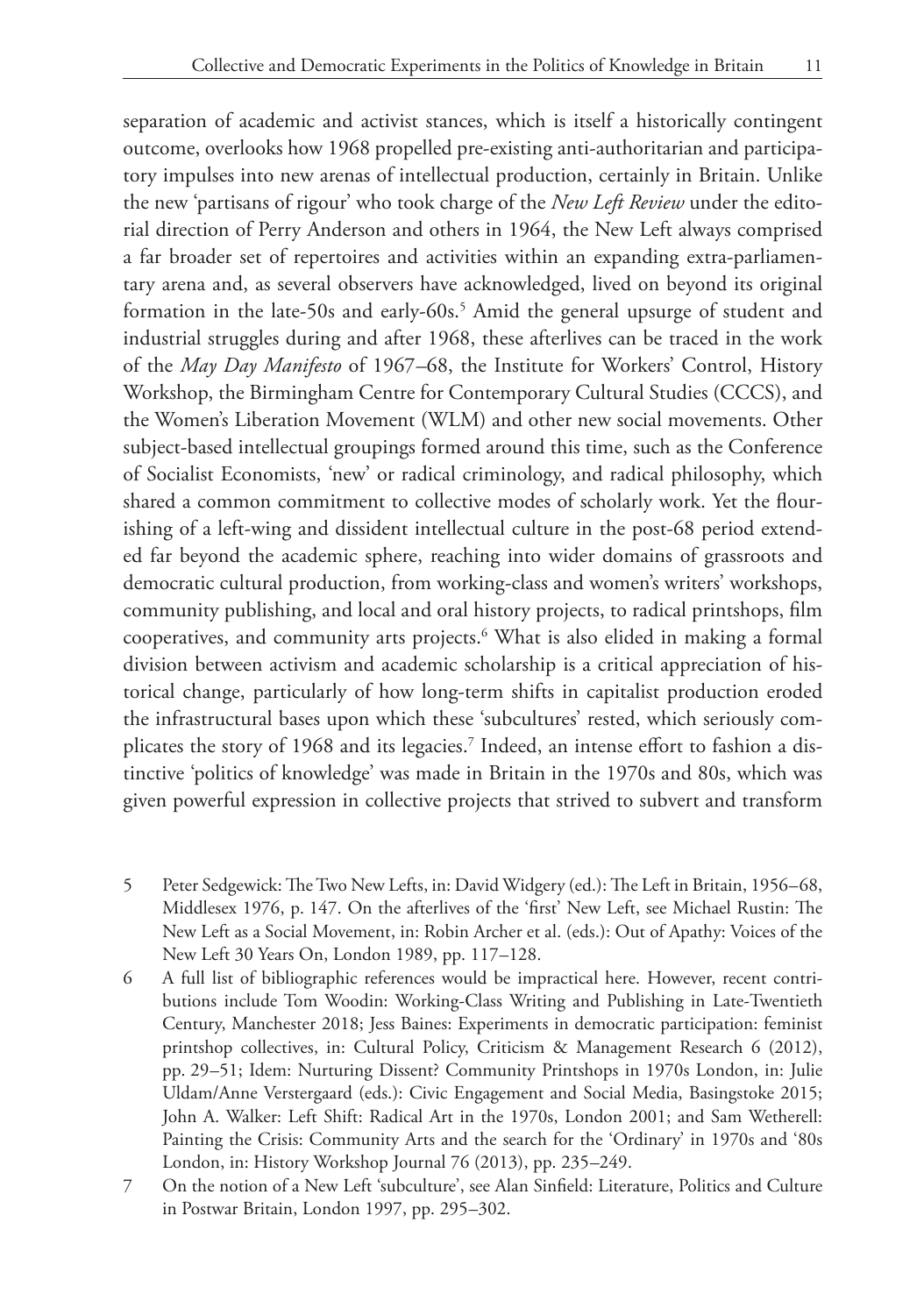dominant structures of scholarly inquiry through non-hierarchical, collaborative and democratic methods of work.<sup>8</sup>

In this article, my aim is to capture some of the key characteristics of this 'politics' by exploring the internal dynamics and tensions through which these projects cohered, evolved, and fractured. Taking the examples of the CCCS, History Workshop, and feminist research groups, I focus on the different configurations of social and institutional practices that shaped their democratic and collective aspirations, examining how they became embedded in the unfolding course of intellectual change, generated sources of oppositional meaning, and established relations of solidarity and mutual support among 'activist' intellectuals. The efficacy of these projects was always uneven and contradictory, as they ran up against the limits of what was collectively and democratically obtainable. Nonetheless, the history of such projects and their practices, which have only begun to be examined in detail, offers a rich seam of critical insights into the shifting relations between politics and intellectual work in the context of post-68 developments, and thereby bring into sharper relief the limits and possibilities of such work in the present.

# The Centre for Contemporary Cultural Studies: Collectivisation and the Politics of Authority

The place of the CCCS or simply the 'Birmingham School' in the formation and remarkable growth of the field of cultural studies has been firmly established in a now voluminous literature on the impact of its contribution. While the emergence of what became cultural studies predated the foundation of the Centre (often traced back to the classic texts of Richard Hoggart, Edward Thompson, and Raymond Williams), it is usually credited as the original site of cultural studies, witnessing "the birth of a new kind of academic endeavour".9 This reputation has been enhanced by the later achievements of many of its former members, as well as the self-conscious efforts of the Centre to re-examine its own trajectories. Some of the key intellectual and institutional milestones are already well-established: the opening of the Centre in 1964 (with Hoggart at the helm) and the early influence of 'culturalist' analyses; his replacement by Stuart Hall in the late-60s and the turn to a deeper and more critical engagement with Marxism, particularly Western Marxism in the shape of Gramsci and Althusser;

<sup>8</sup> On the relationship between the post-68 historical moment and the politics of knowledge, see Geoff Eley: Conjuncture and the Politics of Knowledge — CCCS, 1968–1984, in: Matthew Hilton/Kieran Connell (eds.): Cultural Studies 50 Years On: History, Practice and Politics, London 2016, pp. 25–47.

<sup>9</sup> Matthew Hilton/Kieran Connell: Introduction, in: Idem (eds.): Cultural Studies 50 Years On, p. xi.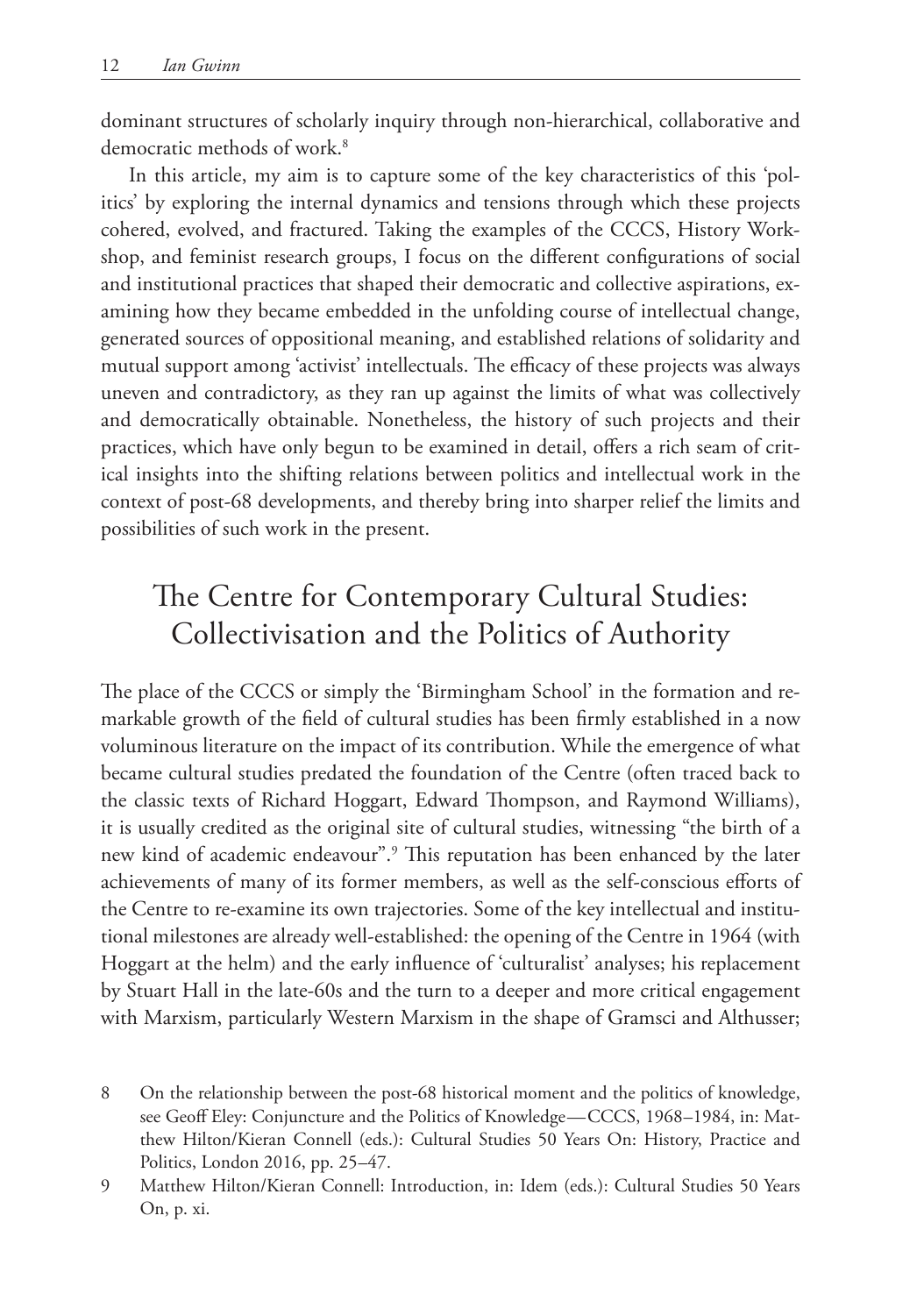the proliferation of subject matter on popular cultural forms; the introduction of new theories of ideology, language and discourse; the departure of director Stuart Hall to the Open University in 1979.

Recently, a more detailed history of the CCCS has begun to emerge.<sup>10</sup> Drawing attention to the internal life of the Centre, this research demonstrates the generative capacities of its 'working practices' in the development of the CCCS's innovative and pioneering output, in particular the rise of the sub-group model as the principal organising focus of collaborative working relations among its members. Here, I consider some of the key factors behind the development of the practice, as well as the constraints and contradictions that limited its effectiveness.

If the Centre's formation was indebted to the intellectual achievements of the 'first' New Left, then the revolts of 1968 had a transformative effect on its future direction. In November 1968, students at the University of Birmingham held an occupation and sit-in; both CCCS faculty and students were significantly involved. The students' demands rehearsed calls for change which could be heard on campuses across the globe: "the abolition of assessments, the democratisation of relations between students and professors, the end of artificial barriers between disciplines, continual self-criticism and the creation of a curriculum based on 'felt needs'."11 Unlike Hoggart, Hall was receptive to the student campaign and eager to channel their radical energies into the Centre, an outcome assured after he replaced Hoggart as director the following year. Indeed, the experience of the 1968 sit-in spurred efforts to 'democratise' organisational structures and modes of work, embedding the critical spirit of the times into all aspects of the management and practical running of the Centre. The subgroup model became the most notable manifestation of the commitment to collective practice, which was organised according to themes of common interest (subcultures, media, cultural history, education, work, the state etc). They provided the infrastructure to support collaborative research, generating a prodigious scholarly output, much of which was published in the journal *Working Papers in Cultural Studies* or as 'Stencilled Occasional Papers' through the course of the 1970s and early-1980s.

However, for as much as the subgroups provided coherence and direction to the activities of the Centre, they had emerged as a "compromise" solution after a rather intense period  $(1969-71)$  of trying to establish a tighter collective model.<sup>12</sup> Fraught discussions inside the Centre reveal the difficulties of unifying cultural studies as a singular project, which were intensified as both Hall and the students "struggled to

<sup>10</sup> This includes Matthew Hilton/Kieran Connell: The working practices of Birmingham's Centre for Contemporary Cultural Studies, in: Social History 40:3 (2015), pp. 287–311 and their edited collection *Cultural Studies 50 Years On*.

<sup>11</sup> Dennis Dworkin: The Lost World of Cultural Studies, 1956–1971: An Intellectual History, in: Matthew Hilton/Kieran Connell (eds.): Cultural Studies 50 Years On, p. 15.

<sup>12</sup> Ibid., p. 17, p. 21.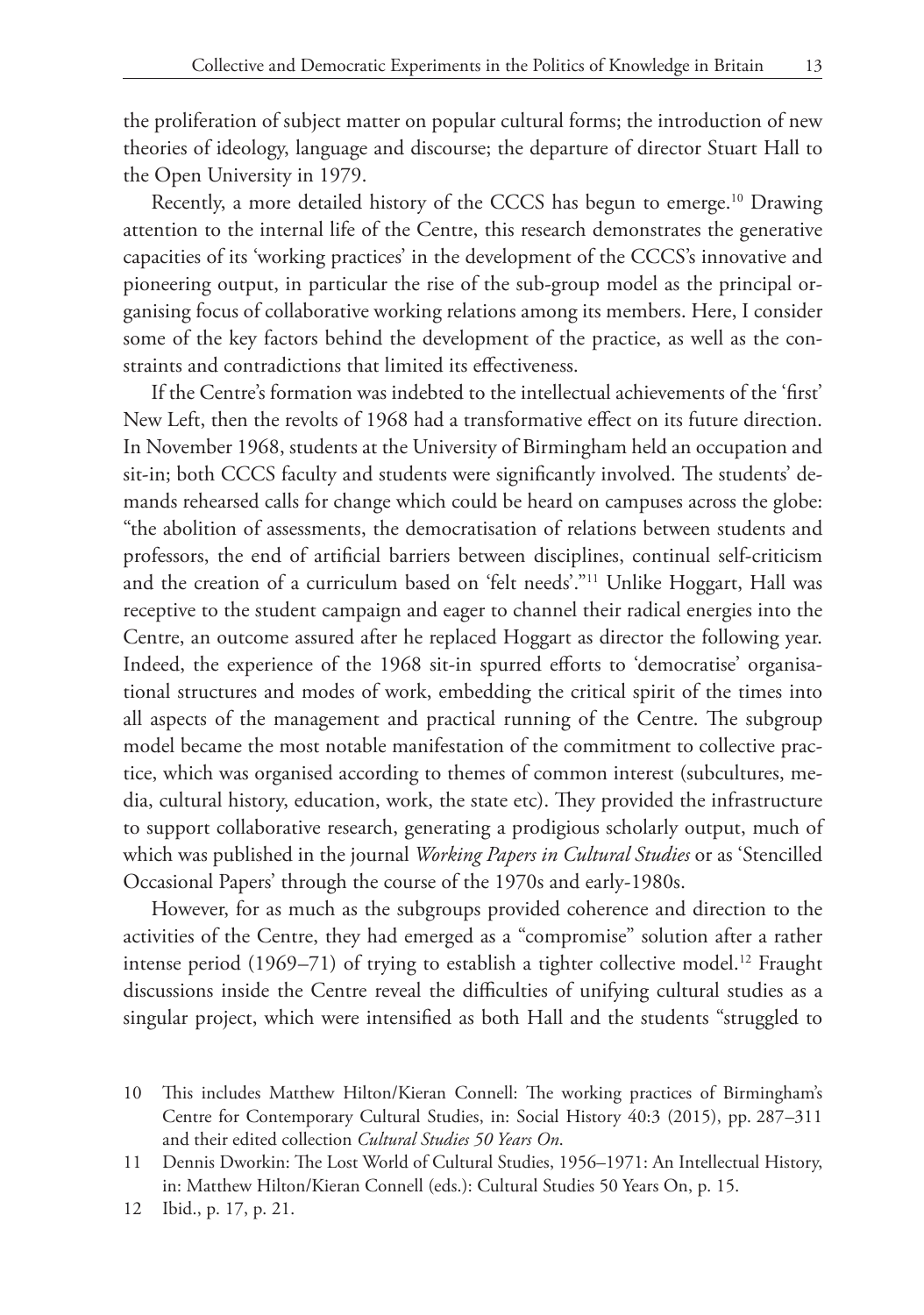reconcile a commitment to the politics of 1968 with the politics of hierarchy and leadership."13 Hall, in particular, was discouraged by this failure. In an intervention entitled 'The Missed Moment' in 1971, he decried the lack of political sophistication and collective solidarity in the Centre, resigning himself to an organisational format looser and more pluralistic than the 'utopian enclave' or 'red base' he had originally envisaged.14 In retrospect, this seems an unduly pessimistic verdict and, indeed, some students challenged Hall's assessment at the time. There was also some difficulty in Hall's depiction of a 'missed moment', since he had not clearly articulated his own position in the course of discussions, which (as we shall see) was partly caused by Hall's own authority. "If you were the only one, Stuart, who saw the moment", as CCCS student, Rosalind Brunt, later recounted "why didn't you tell us?"15

While the reconstitution of the CCCS along non-hierarchical and democratic lines was not easily achieved, it found expression in new relations of sociality, especially between staff and students, which fostered a community of inquiry based on mutual support, trust, and solidarity. The thematic sub-groups certainly functioned in ways that recast hierarchical divisions in intellectual production via an egalitarian ethos which ensured that programmes and agendas were decided collectively. Still, the organisational practices of the sub-groups were never uniform or completely stable, and often changed over time as groups evolved. Some groups had a more exploratory focus as a 'discussion group', whereas others became closely structured around plans for writing up into a final publication, becoming somewhat 'closed' to new members.<sup>16</sup> In this respect, organisational arrangements and intellectual purposes were mutually constitutive. In the case of the 'State' group in 1976–77, the decision to undertake 'a major reformulation' of the object of study towards the 'crisis of the British social formation' required a rebalancing of organisational priorities between plenary sessions and the work of small groups. "This ought to help us to break up the formality of the large group, which many have found forbidding and 'get into' some particular area in greater depth, without losing some grasp on the whole", explained an internal memo.<sup>17</sup>

The sub-groups functioned according to a host of everyday micro-practices and instruments of intellectual work, which reveal the scale of collective labour: reading lists were compiled and circulated; reviews of literature and critical commentaries on key texts were produced; preliminary findings were shared; reports and memos of

- 13 Matthew Hilton/Kieran Connell: 'Working practices', p. 300.
- 14 Ibid., pp. 304f.
- 15 Ros Brunt/Chris Pawling/Trevor Millum: Interview with Kieran Connell [27 March 2015].
- 16 The Period Group 1973–4: A Report, Cadbury Research Library [CRL], Richard Johnson Papers [RJ], US119/4/2/3; Proposal for History Journal, US119/4/2/3.
- 17 State and Hegemony, Work, State and Family Groups Research Material, CRL, RJ US119/1/2/4.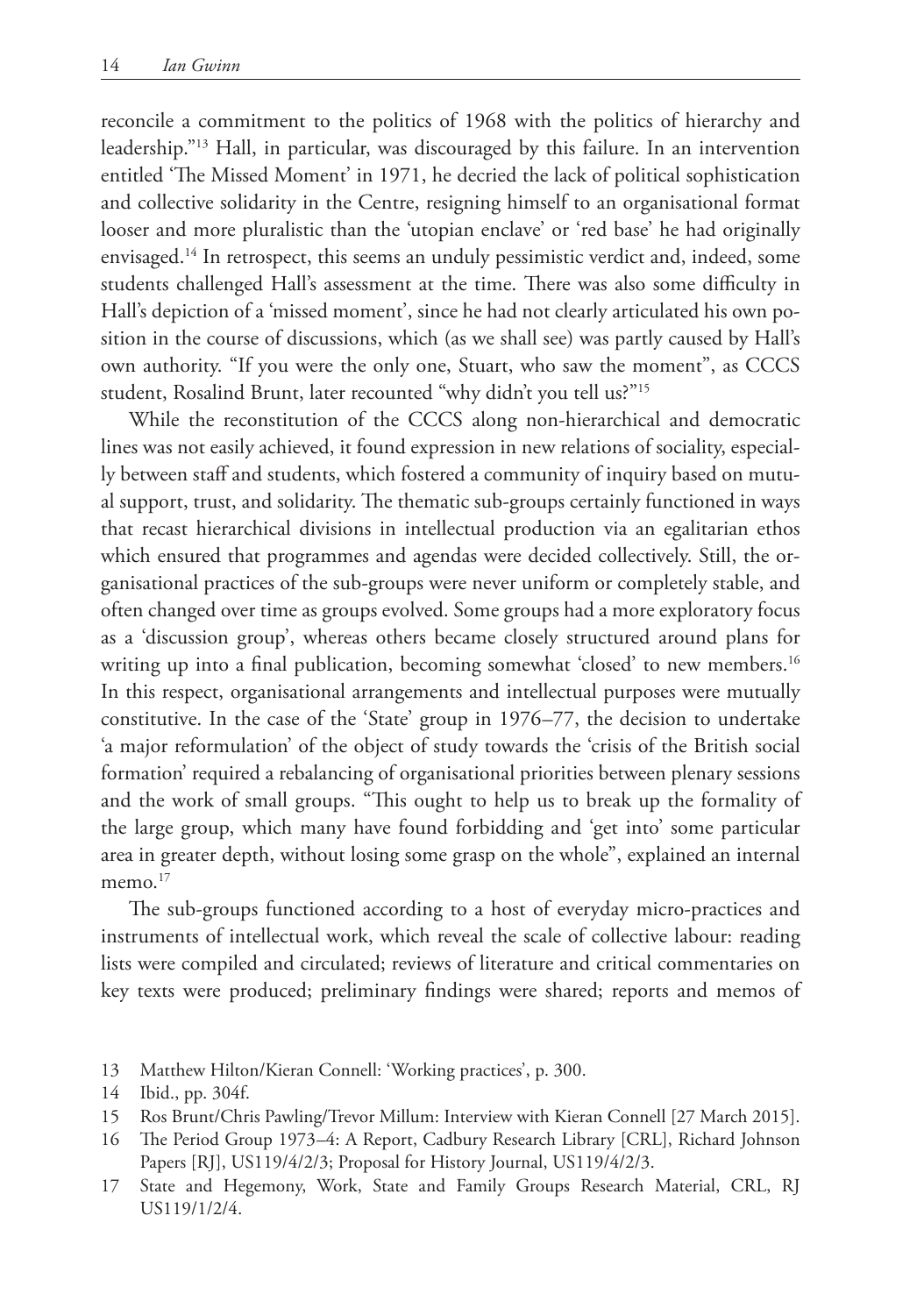decisions, plans and future programmes were issued. Publishing in various formats became a distinctive element of the Centre's mode of scholarly communication, notably in the shape of the *Working Papers* or stencilled papers, but this vast corpus of internally circulated material was no less part of a local material culture of knowledge. This profusion of textual production was indeed 'social' in nature<sup>18</sup>; often dialogically constituted, this documentation addressed problems and arguments raised in ongoing sub-group debates. Of course, individual research projects and theses were also carried out, but the commitment to the work of exchange and sharing ideas became a central element of collective intellectual practice.

For all that, however, the collective ethos was always "necessarily uneven and contested".19 Indeed, the decisive interventions of feminism and anti-racism recast the agenda of cultural studies in profoundly disruptive ways, particularly the former, which confronted the male-dominated environment inside the Centre.<sup>20</sup> As in many other places, women's struggle against their own subordination revealed the limits of 1968's radicalism, even for a project as committed to anti-hierarchical and egalitarian principles as CCCS, encouraging (as we shall see) the formation of autonomous feminist groups. The controversy surrounding the publication of the volume *Women Take Issue* (1978) by the women's studies group brought these matters to a head, and, as a consequence, the Centre underwent a process of what one student called "feministification".21 Coming to terms with the challenge issued by women inside the Centre (and the conflicts that ensued) forced critical revaluations of existing practice. The episode, as Hall later admitted, was "where I really discovered about the gendered nature of power."22

More generally, Hall lived out the tensions and contradictions of his own position as both authority figure and participant—what he called a "double bind".<sup>23</sup> His presence at meetings was often a source of resentment for his students, who experienced the weight of his authority whether he chose to speak in discussions or remained

- 18 Ted Striphas/Mark Haywood: Working Papers in Cultural Studies, Or, the Virtues of Grey Literature, in: New Formations 78 (2013), pp. 102–116.
- 19 John Clarke: Hierarchies and Beyond? Staff, Students and the Making of Cultural Studies in Birmingham, in: Matthew Hilton/Kieran Connell (eds.): Cultural Studies 50 Years On, pp. 101–110, p. 104.
- 20 For a critical account of feminism's presence inside CCCS, see Charlotte Brunsdon: A Thief in the Night: Stories of Feminism in the 1970s at CCCS, in: Kuan-Hsing Chen/Dave Morley (eds.): Stuart Hall: Critical Dialogues in Cultural Studies, London 1996, pp. 275–286.
- 21 Tom Wengraf: Interview with Kieran Connell [27 March 2015].
- 22 Stuart Hall: Cultural Studies and its Theoretical Legacies, in: Kuan-Hsing Chen/David Morley (eds.): Stuart Hall: Critical Dialogues in Cultural Studies, pp. 261–274, p. 267, p. 269.
- 23 Dennis Dworkin: Lost World of Cultural Studies, p. 17.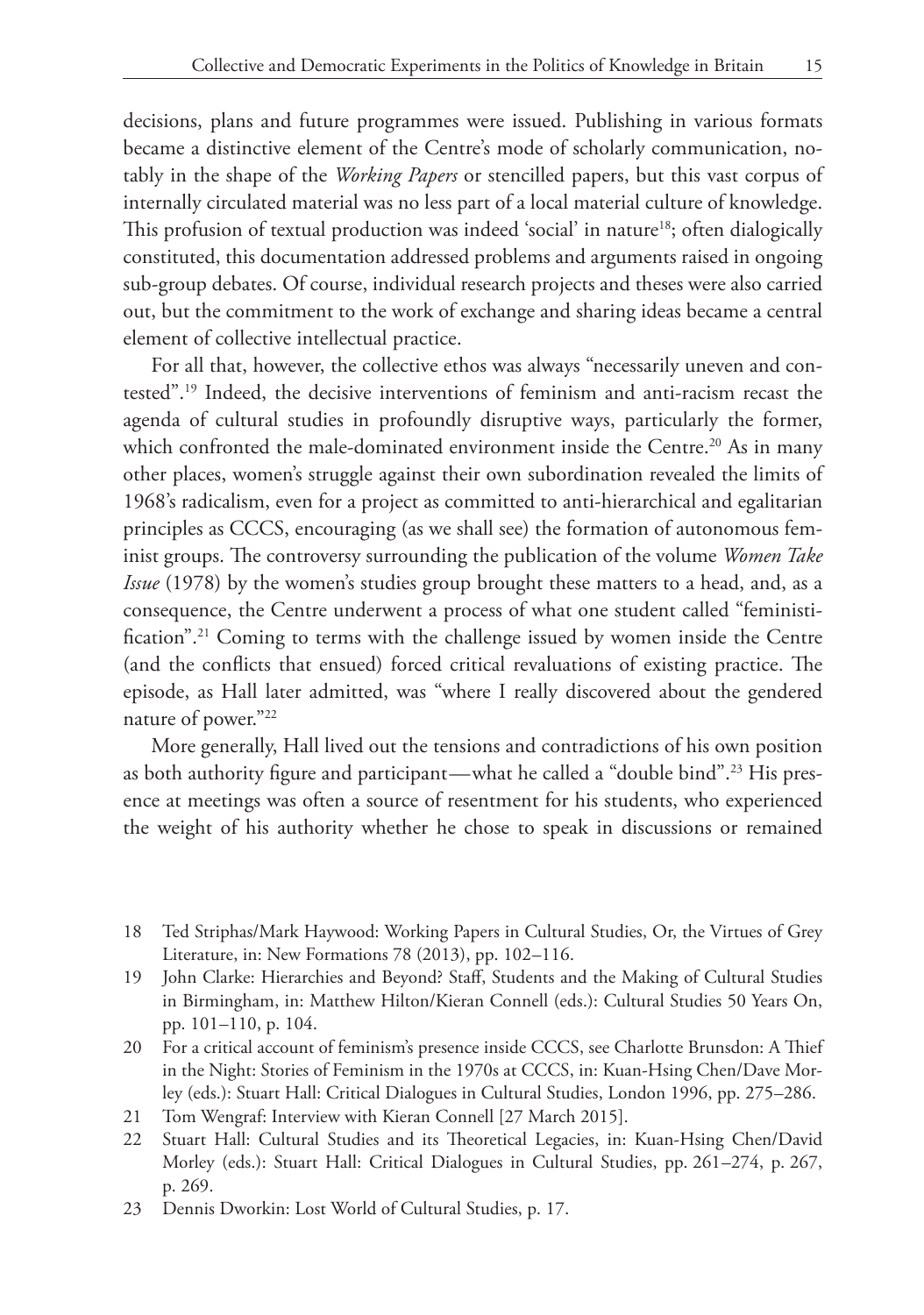silent.<sup>24</sup> Of course, even as he (and his fellow staff) sought to disavow and relinquish power, it was reinforced by the institutional structures of the university and his formal responsibilities as a member of staff, which could not be entirely circumvented by the ethos and spirit of egalitarianism. In the common aspiration to break down hierarchies between teachers and students, external constraints of this kind always impose some outer limit on the course of developments. Nonetheless, the CCCS represents a crucial example of how it was possible to negotiate — sometimes successfully, sometimes problematically — the effects of these structuring forces in order to forge a collective intellectual project.

In 1979, Stuart Hall left the Centre to take up a professorship in sociology at the Open University. In the 1980s, the CCCS underwent a rapid transformation and ceased to exist as a research unit, especially once it had been turned into a Department of Cultural Studies in 1984; it was closed by the University in 2002.25 The continued marginalisation of cultural studies at Birmingham contrasted sharply with its massive expansion around the globe, as well as its wider reverberations in mainstream culture. Equally, the general conditions that secured its global influence have also worked to diminish the critical and radical elements of intellectual practice, as cultural studies has increasingly assumed routinised and institutionalised forms.<sup>26</sup> That fact, however, must be weighed as one of the major achievements of the Centre, in the sense that some of its most basic purposes, in particular the understanding of culture as an essential and irreducible dimension of politics, have become so much a part of the 'common sense' of contemporary life.<sup>27</sup> First, in channelling, then, in redirecting the spirit of the early New Left, CCCS was a crucial setting for the working out of an expanded definition of politics. Above all, perhaps, it was the insistence upon academic and intellectual work *as a form of politics*, not a diversion from 'real' politics that remains one of its most enduring legacies today. At a time when students, teachers, and activists are again confronting the challenge of relating scholarly enquiry to political praxis, it is worth recalling an earlier vision of the politics of intellectual work, one which encompassed not just conceptual and epistemological radicalisms, but also the politics of its production — of its organisational structures, pedagogical methods and curricula, internal relations of teacher-taught, and its published forms-as well as the specific ways of orientating that critical enterprise towards a larger politics outside.<sup>28</sup>

- 24 Matthew Hilton/Kieran Connell: Working Practices, p. 308.
- 25 See Ann Gray: Cultural Studies at Birmingham 1985–2002 The Last Decades, in: Matthew Hilton/Kieran Connell (eds.): Cultural Studies 50 Years On, pp. 49–61.
- 26 See Hall's remarks on the 'dangers' of institutionalisation in: Stuart Hall: Cultural Studies and its Theoretical Legacies, pp. 273–275.
- 27 Geoff Eley: Conjuncture and the Politics of Knowledge, p. 39.
- 28 Recent struggles over education, pedagogy and knowledge have been radically intensified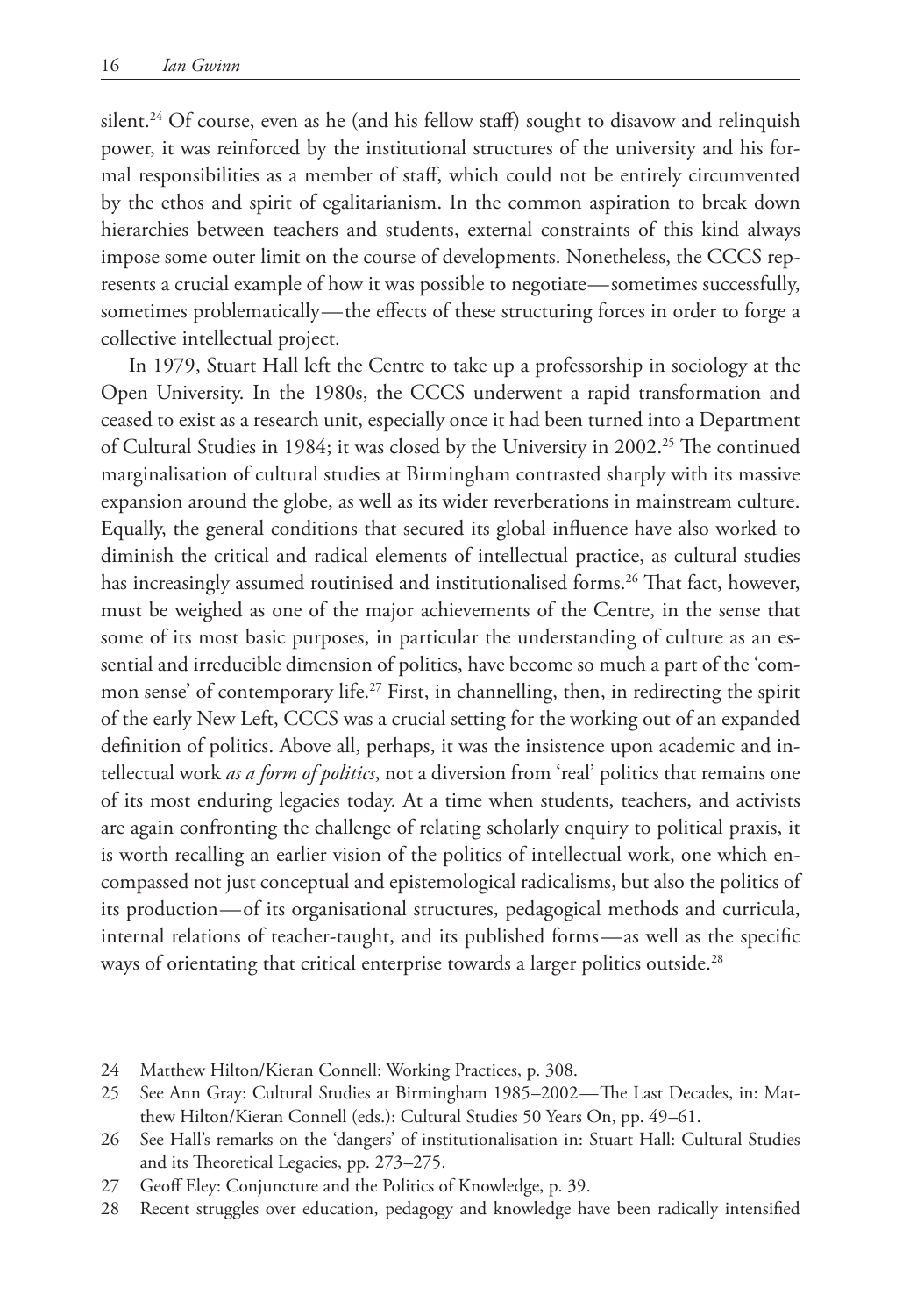# History Workshop: the Making of Democratic History<sup>29</sup>

Like the CCCS, History Workshop occupied a marginal position *vis-à-vis* mainstream academic culture in Britain, though it attracted some rather prominent academic sponsors to its ranks. In fact, it drew on a rich and flourishing tradition of British Marxist historiography that had been pioneered by a previous generation of Marxist historians, who first cut their teeth inside the Communist Party Historians' Group (CPHG). A direct link to that earlier formation was provided by Raphael Samuel, the chief agitator and guiding spirit behind History Workshop, who was a schoolboy member of the CPHG and then key participant in the New Left. From the late-60s until the 1990s, History Workshop became a vanguard for radical, oppositional historical work based on the practice of history from below and an outlet for the declaration of socialist, feminist and anti-racist ideals. It too channelled the anti-authoritarian and participatory impulses of '68, in which the struggle to democratise historical study presented itself as a challenge to the elitist and hierarchical structures of professional historiography. In the words of the oft-quoted first editorial of *History Workshop Journal*, "history is too important to be left to professional historians".<sup>30</sup>

In many ways, however, it was a very different project to CCCS. A crucial difference was the emergence of History Workshop at Ruskin College, the workers' college in Oxford and cornerstone of the adult education movement in Britain, which drew its students from the trade unions. What began initially as a one-day meeting in 1967 quickly mushroomed into much larger, weekend-long annual workshop gatherings, which at their peak brought hundreds of enthusiasts, many from far outside the seminar room, to Ruskin to listen to and debate topics on working-class and people's history. Indeed, they were a meeting point for large sections of the Left, a constituency which cut across various divides. According to Bill Schwarz, what was distinctive about the Workshop was "its capacity to create connections between professional

by the growing demand to 'decolonise' the university. See Gurminder K. Bhambra/Dalia Gebrail/Kerem Nisancioglu (eds.): Decolonising the University, London 2018.

29 This section of the article draws on my doctoral research, which is due to be published as *A Different Kind of History is Possible: The History Workshop Movement in Britain and West Germany* (Berghahn 2021). See also Ian Gwinn: History should become common property: Raphael Samuel, History Workshop, and the Practice of Socialist History, 1966–1980, in: Socialist History 51 (Spring 2017), pp. 96–117.

<sup>30</sup> Sally Alexander/Anna Davin: Editorial: Feminist History, in: History Workshop Journal 1 (March 1976), pp. 4–6, p. 6.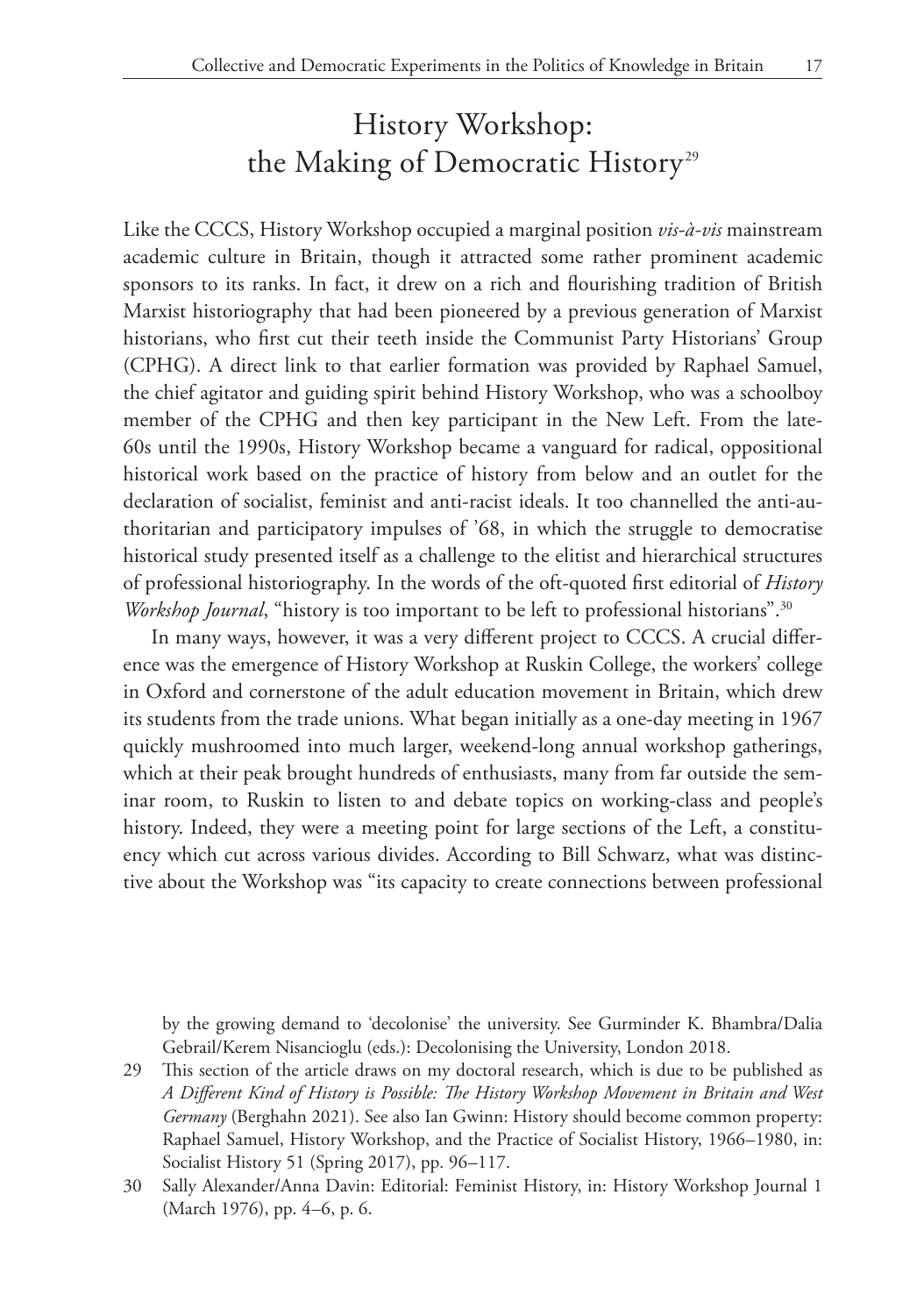historians of radical disposition and an array of amateur-labour, feminist, and local historians, forging in the process a new intellectual mentality".<sup>31</sup>

In published statements (but also in oral history interviews), many of those involved recall with particular vividness the emotional intensities of those annual gatherings:

there was this kind of holiday feeling about it all, almost carnival feeling along with the very serious work involved. Very serious historians, very serious papers, very serious professional historians, serious amateur historians, serious student historians.<sup>32</sup>

[...] they were fantastically vibrant and enjoyable. A huge diversity of people; the ones that I remember. Not by any means just academics and really getting a good mixture of people from universities and then politicos of one sort or another.<sup>33</sup>

Certainly, memories can be tinged with nostalgia, but the frequency and richness of these recollections suggest a genuinely felt experience of a liberated moment in which the dominant norms and conventions governing the production of knowledge were relaxed. No doubt it had to do with the general egalitarian spirit of the late-60s and early-70s, but it can also be attributed to the invention of several specifically locatable practices or acts of 'levelling' the academic playing field.

First, the students who came to Ruskin (often with very demoralising experiences of education) were encouraged by Samuel to carry out archival research almost as soon as they arrived. There was a democratic ethic in the 'heresy' of letting first-time historians 'loose' on primary sources, which was combined with an appeal to the students' own experience as a supplementary source of authority to counterbalance their lack of academic training.34 In Samuel's view, Ruskin students were "as fellow-socialists particularly well qualified by reason of life-experience and political formation, to write with authority on subjects which, through pain-staking research, they could make their own […]".35 Hence, students often undertook research into their own trades or family background; some of this work was later published in the History Workshop pamphlet series, which while quite narrowly conceived, broke new ground in the social history of work and leisure. Their appearance was also proof of the demo-

- 32 David Goodway: Interview with Ian Gwinn [23 February 2012].
- 33 Jerry White: Interview with Ian Gwinn [5 January 2012].
- 34 Dave Douglass: Obituary, in: Labour History Review 62:1 (Spring 1997), pp. 119f.
- 35 Raphael Samuel: History Workshop [reply to H. D. Hughes], in: History Workshop Journal 11 (Spring 1981), pp. 199–201, p. 200.

<sup>31</sup> Bill Schwarz: History on the Move: Reflections on History Workshop, in: Radical History Review 57 (1993), pp. 202–220, p. 204.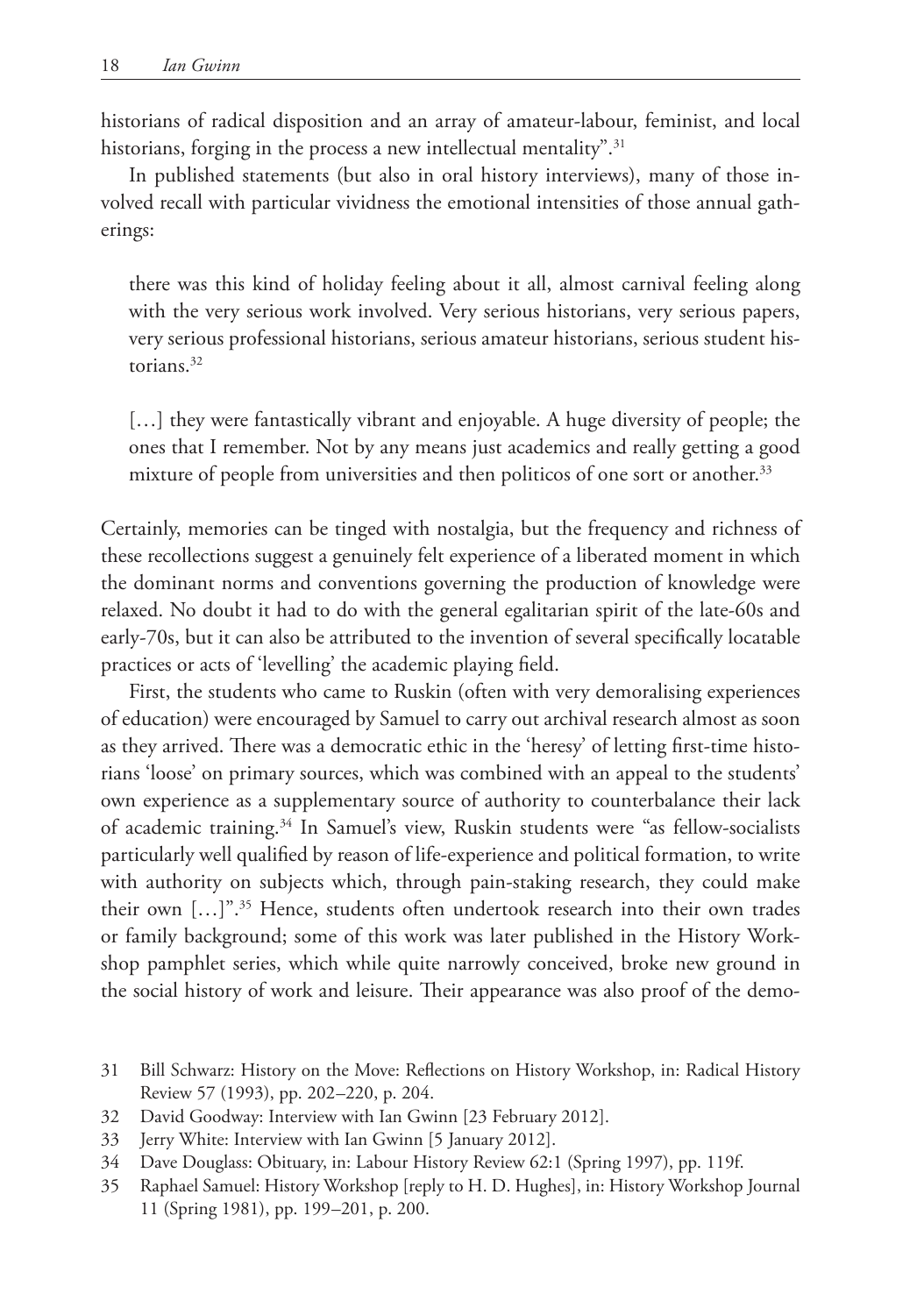cratic ideal, demonstrating that valuable historical work could be produced by working-class, non-academic historians on the basis of mutual support, cooperation and a do-it-yourself ethos.

 Second, and certainly in the early days, the Workshop was organised in order to give Ruskin students a platform to present their research. During the proceedings of the annual workshop meetings, students rubbed shoulders with seasoned academics and stars of the intellectual Left, who were placed on the same stage as one another. The prominence of working-class voices on the stage, plus the general juxtaposition of speakers and listeners that cut across class, gender, and generational lines, lent History Workshop meetings a distinctive egalitarian air and even theatrical edge. In a literal sense, worker-historians were placed on an equal footing with the academics, undermining the unequal relations that structured learning and teaching encounters. But their voice was different to that of the historian, carrying authenticity, excitement and political validation. This act of levelling was the most potent symbol of the Workshop's democratic appeal.

It was not long, however, before tensions in the coalition of Ruskin students and those who came from outside began to surface, which intensified as the 1970s ended. In the planning for the workshop meeting in 1977, the student collective insisted that there was "the need for greater participation by both Ruskin students and Rank and File people", and "to structure the annual workshops so as to attract Rank and File people as opposed to 'trendy' academics".36 From the peak in the period 1968–73, the number of student papers presented at workshop meetings declined, particularly as Samuel, who had carefully prepared student research for workshop meetings, turned his time and energy towards the foundation of the journal (1976). Doubtlessly the diminished role of Ruskin students would have been keenly felt, especially since the students provided much of the unglamorous organisational labour that allowed workshops to run. At the same time, a broader dispute over the challenge of 'theory' for Marxist historical practice began to gather pace and found its way into the pages of History Workshop Journal (HWJ). Launched as an extension of Workshop activity and committed to what it termed 'democratic scholarship', the journal soon became engulfed in a controversy that served to polarise the Workshop's constituency around a deepening tension between popular forms of local or people's history and more theoretically-informed historical work.

In 1979, the conflicts over theory reached a crescendo when the History Workshop of that year staged an intensely hostile and vituperative debate between Edward Thompson and Stuart Hall and Richard Johnson of the CCCS. To the dismay of the many assembled, Thompson denounced his erstwhile comrades in a notoriously vitri-

<sup>36</sup> Minutes, RCHWC, 20.10.76, RS7/002 [Raphael Samuel Papers], Bishopsgate Institute [BI], London.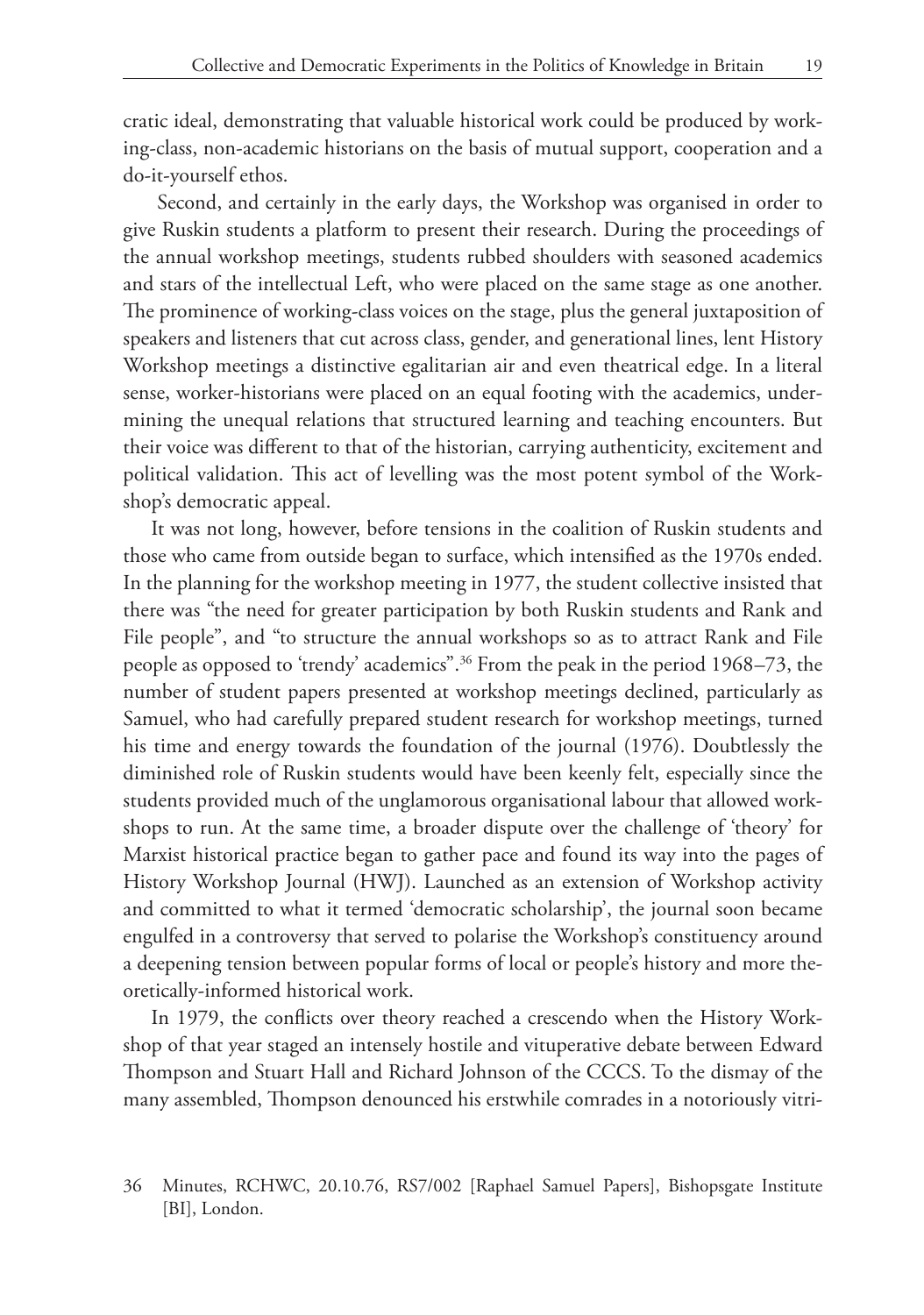olic performance, charging them with 'theoretical terrorism'. The substance of the debate centred on a set of critical and theoretical problems relating to Thompson's own approach to the history of working-class formation, which had had such a powerful influence on the Workshop's own historical practice. Thompson's behaviour was upsetting partly because it offended the democratic and open sensibilities of the Workshop itself; the supportive, convivial dynamics descended into what Samuel called "gladiatoral [sic] combat".37 Arguably, the event was more significant for crystallising the increasing disconnection and segmentation of populist and academic interests, which became superimposed onto differences between the movement and the journal, revealing fractures in the Workshop's coalition.<sup>38</sup> This was dramatically illustrated at the final plenary, where the simmering resentment of the Ruskin students boiled over into expressions of discontent about doing all the organisational work without actually participating in the proceedings. In the aftermath, the annual workshops left Ruskin and travelled around the country in the course of the 1980s.

 The effort to foster a supportive, informal and non-competitive environment for the production of historical research was fundamental to History Workshop's democratic claims. Yet it coexisted with a second more 'critical' purpose, which had remained a subordinate interest. As Samuel complained, "critical discussion is apt to take place far removed from workshops […] in small groups like the Birmingham Centre for Contempt [sic] cultural studies."39 The challenge for the Workshop was to hold these two imperatives together: "somehow what is needed is to take in the need for a critical discussion without allowing it to explode into the ugly and competitive forms of the university seminar."40 Ironically, Samuel's comments came only a few months after the 1979 workshop, which proved how difficult observing both 'supportive and critical' moments in workshop practice could be. In many respects, the process of democratising knowledge was always under threat of being overtaken by redefinitions of knowledge that reinforced, rather than undermined, existing relations of inequality. The engagement with theory pursued by the journal reflected a commitment to intellectual growth and development, but it also hardened tensions and incompatibilities, since only those versed in complex theoretical vocabularies could participate in such debates, diluting the solidarities that had hitherto sustained History Workshop as a common project.

40 Ibid.

<sup>37</sup> Raphael Samuel: Editorial note, in: Raphael Samuel (ed.): People's History and Socialist Theory, London 1981, p. 376.

<sup>38</sup> See Samuel's comments about the differences between the workshops and the journal in: Raphael Samuel: Editorial Introduction, in: Ibid.: History Workshop: A Collectanea 1967–1991, London, 1991, pp. I-V.

<sup>39</sup> Raphael Samuel: Letter, Federation of History Workshops and Socialist Historians, RS7/004, BI.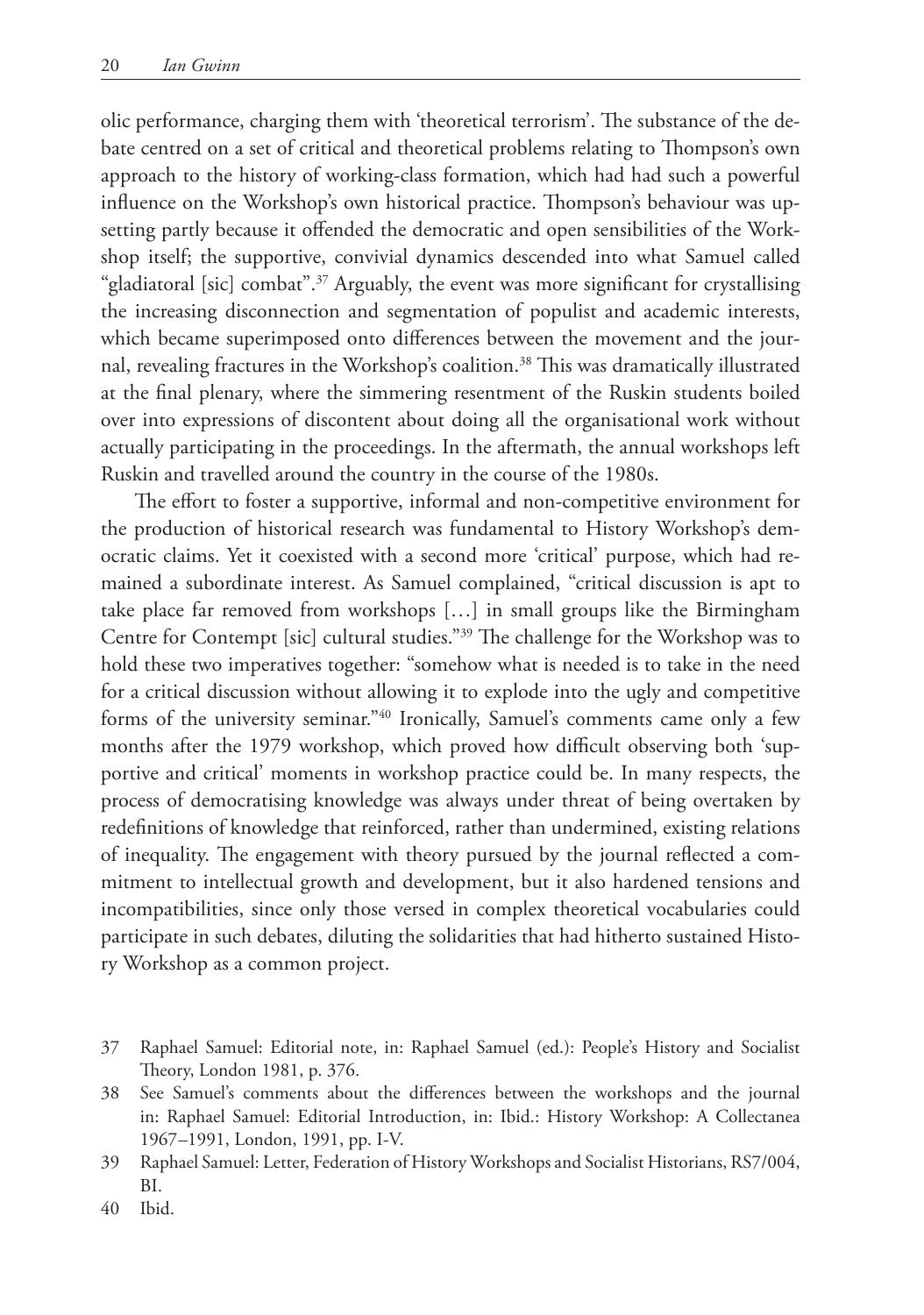Two other factors accelerated this departure that would profoundly recast intellectual priorities. First, the expansion of Workshop activity into new arenas, particularly the launch of the journal, favoured certain outcomes above others. For instance, while a considerable amount of attention was dedicated to making *HWJ* accessible to readers and to encourage first-time writers, financial pressures and demands of editorial work forced some unenviable decisions about content, which narrowed the democratic scope and squeezed out particular themes and voices. Second, as the conjuncture began to shift, a growing awareness of the insufficiencies of existing historical approaches and perspectives also hastened the shift towards emerging theoretical categories with greater purchase on the changing political times.<sup>41</sup> In some quarters, people's history was fundamentally recast in the 1980s and 1990s "at the cost of making it unrecognisable to its erstwhile and intellectual supporters".<sup>42</sup> That said, practices of recovery and preservation endured and even expanded into new areas, particularly with the development of local and community oral history work, which was encouraged and coordinated by such initiatives as Manchester Studies and the London History Workshop Centre.

Few cultural movements of the Left have carried their radical and democratising ambitions as far into the worlds of the extramural and the working-class autodidact as did History Workshop. The now unrepeatable political and economic circumstances of British society enabled such a convergence: the structures of the post-war state; institutions of adult and workers' education; traditions of labour and socialist activism; countercultural and oppositional experiments in artistic and cultural practice; narratives of class formation. History Workshop outgrew the conditions of its emergence, shaping and being reshaped by cultural and political forces unleashed by societal change, a process that incurred painful losses while making substantial gains. Its experiment in democratising knowledge, both by opening up the exclusive domain of scholarship to the excluded and underprivileged as well as conferring recognition upon those 'unofficial' forms of knowledge about the past, not only challenged the authority of professional historians, but also carried subversive and creative potential into wider domains. Even now, it continues to find contemporary resonance in recent discussions about how to rebuild a new radical politics from the left.<sup>43</sup>

<sup>41</sup> For a detailed and penetrating account of these historiographical shifts, see Geoff Eley: A Crooked Line: From Cultural History to the History of Society, Ann Arbor 2005.

<sup>42</sup> Gareth Stedman Jones: Anglo-Marxism, Neo-Marxism and the Discursive Approach to History, in: Alf Lüdtke (ed.): Was bleibt von marxistischen Perspektiven in der Geschichtsforschung?, Göttingen 1997, pp. 149–209, p. 165.

<sup>43</sup> See the arguments about the politics of knowledge made by Hilary Wainwright in her recent *A New Politics from the Left* (2018).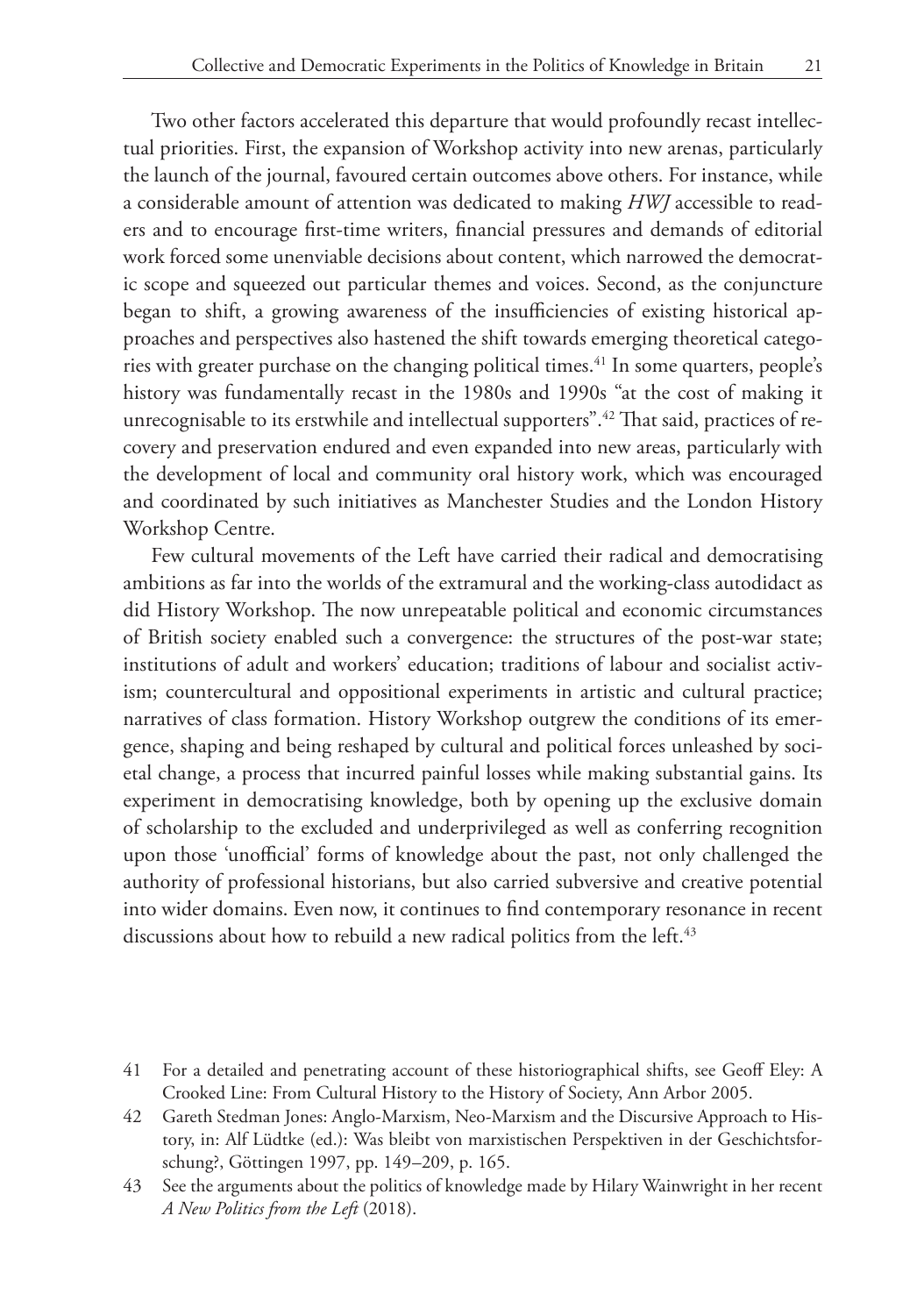# Feminist Studies and Women's Studies

In the 1970s, feminism delivered a powerful challenge to established conventions of academic and leftist intellectual production. Its gradual passage into mainstream acceptance was marked by various kinds of resistance; it had, after all, "broken" into cultural studies, in Hall's bracing phrase, "like a thief in the night".<sup>44</sup> Likewise, in the case of History Workshop, the entry of feminism was hardly smooth. An original proposal for a meeting on women's history at the annual workshop in 1969 was greeted with a "gust of masculine laughter".45 But it is notable that feminism and feminist historians quickly assumed a central position on the workshop platform, with History Workshop meetings in 1972, '73, and '74 organised on themes related to women's history. Feminist influence also encompassed the actual conduct of workshop meetings, in which a more "decentralised" format was adopted "to stop meetings being dominated by particular dominant, mostly male characters".<sup>46</sup> Unsurprisingly, the decade witnessed the bourgeoning of a vibrant and autonomous feminist research culture, arising out of a whole series of initiatives, from feminist publishing houses, libraries, and resource centres, to journals and magazines, bookshops, reading and study groups, and women's studies classes.<sup>47</sup> They functioned not just as incubators of new knowledge, but also as spaces where new and egalitarian styles of discussion, presentation, and ways of relating to one another could be explored. In this respect, feminism can be seen to have extended and deepened the fundamental commitment to the politics of collective intellectual work.

Emerging from their own experiences of educational and academic institutions, women's sense of inferiority and exclusion was compounded by the practical obstacles they faced in actively and regularly participating in scholarly endeavours, especially if they shouldered childcare and other domestic responsibilities or had job commit-

- 44 Stuart Hall: Cultural Studies and its Theoretical Legacies, p. 269.
- 45 Sally Alexander: Becoming a Woman: and Other Essays in 19<sup>th</sup> and 20<sup>th</sup> Century Feminist History, London 1994, p. 99.
- 46 David Douglass: Interview with Ian Gwinn [1 November 2011].
- 47 New archive-based historical accounts of the women's liberation movement in Britain are gradually emerging, some of which focus on feminist cultural practices. For example, see Simone Murray: Mixed Media: Feminist Presses and Publishing Politics, London 2004; Lucy Delap: Feminist Bookshops, Reading Cultures and the Women's Liberation Movement in Great Britain, c. 1974–2000, in: History Workshop Journal 81 (Spring 2016), pp. 171–196; Laurel Forster: Spreading the word: feminist print cultures and the women's liberation movement, in: Women's History Review 25:5 (2016), pp. 812–831; D.-M. Withers: The politics of the workshop: craft, autonomy and women's liberation, in: Feminist Theory 21:2 (2020), pp. 217–234.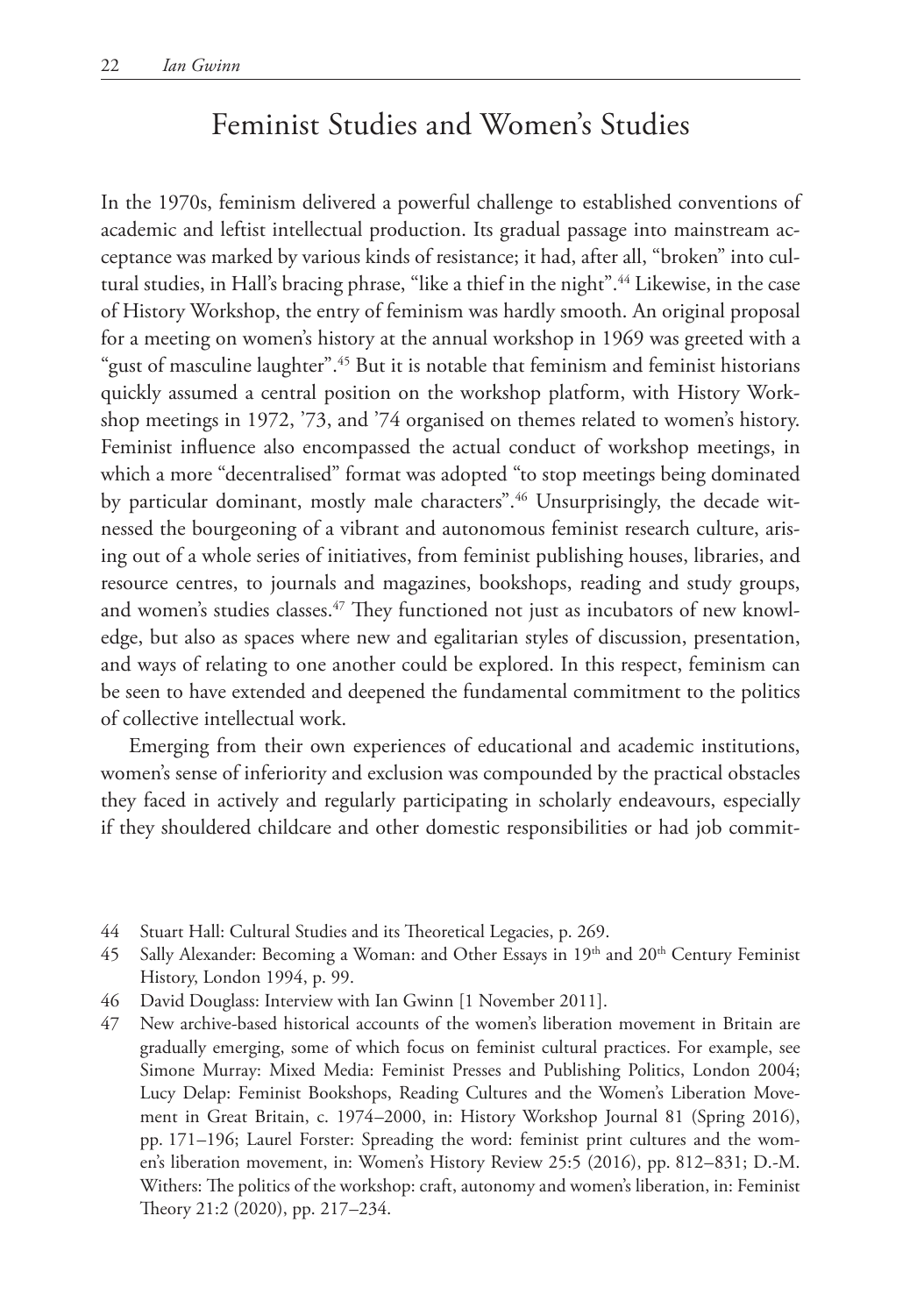ments.<sup>48</sup> While their male counterparts could present their own intellectual subjectivity as utterly untouched by the intrusions of domesticity, childcare, or everyday life, women's subordinate position in the sexual division of labour underlying the production of knowledge became a wellspring of feminist critique. Alienated by the domineering manner of the university, women desired a more sympathetic and supportive research environment. "Our task", wrote historian Karen Hunt, "is to lose all the negative qualities of academic seminars: the elitism, the competitiveness, the destructiveness and hostility to feminist ideas".<sup>49</sup>

Located in the larger context of the women's movement, feminists established their own research and study groups, which were imbued with an egalitarian and participatory ethos and sometimes resembled consciousness-raising groups. Institutions like the Workers' Education Association (WEA) and university extra-mural departments afforded a degree of autonomy that allowed women to run women's studies classes collectively and informally (e. g. there were few if any entry requirements, wide discretion in the use of criteria to decide who was eligible to teach, no formal examinations).50 Equally, the stress on personal experience as a source of insight into women's oppression and as a way of encouraging women to participate fostered a more open and trusting atmosphere where difficulties could be shared. In the case of the London Feminist History Group, "[t]here is no sense that you show yourself in admitting ignorance… speakers can and do freely admit to difficulties, ignorance and problems of many kinds".<sup>51</sup>

It was often important to restrict the membership of these groups to women only. For women at the CCCS, "this was a question of the masculine dominance of intellectual work [which] could only be seriously discussed in a small women's group."52 In struggling against this domination, close ties were formed between members. According to Anna Davin, "there is a solidarity we experience as a group of feminist

<sup>48</sup> Some of these experiences have been catalogued in personal testimonies and recollections of feminist activist-scholars. See Michelene Wandor (ed.): Once a Feminist: stories from a generation, London 1990; Anna Coote/Beatrix Campbell: Sweet Freedom: the struggle for women's liberation, Oxford 1982.

<sup>49</sup> Karen Hunt: Manchester Women's History Group, in: Manchester Region History Review 1:1 (Spring 1987), p. 43.

<sup>50</sup> On the origins and development of women's studies in Britain, see Elizabeth Bird: The Academic Arm of the Women's Liberation Movement: Women's Studies 1969–1999 in North America and the United Kingdom, in: Women's Studies International Forum 25:1 (2002), pp. 139–149; Idem.: Women's studies and the women's movement in Britain: origins and evolution, 1970–2000, Women's History Review 12:2 (2003), pp. 263–288.

<sup>51</sup> Anna Davin: The London Feminist History Group, in: History Workshop Journal 9 (Spring 1980), p. 193.

<sup>52</sup> Journal Group Draft for discussion, Rebecca O'Rourke Papers, USS 86/313, CRL.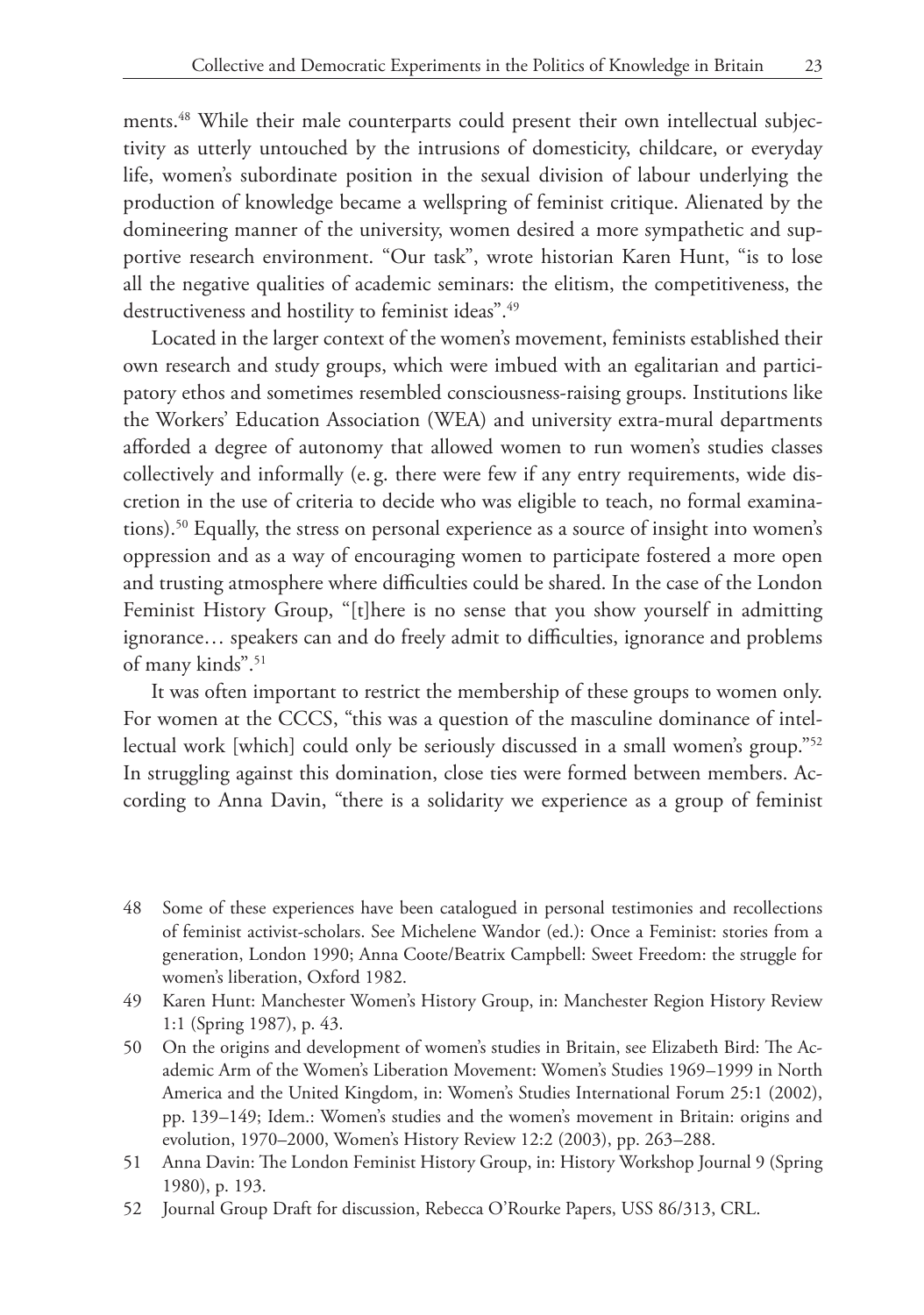women historians that would be weakened by the presence of men."53 Likewise, the women's sub-group at the CCCS performed both a supportive and intellectual function, though this was not always a happy union. "Our need for solidarity in relation to the centre became confused with a supposed collective feminist intellectual position against which individuals felt they could not argue."<sup>54</sup> Attempts to separate out these functions proved difficult to achieve in practice.

Another way of fostering solidarities among group members, as well as to avoid the competitive pressures of the academic system, was to coordinate their efforts around collaborative projects. Collective group work became a major component of a feminist politics of knowledge. But the dependence on voluntary organisation created some basic difficulties. In the first place, there was the "frustration" of irregular attendance and the resulting problem of maintaining collective discussions from one meeting to the next.55 Balancing different commitments and priorities proved challenging and could negatively impact the experience of group work. Birmingham feminist historians, who had embarked on a research project on feminism in the 1950s, found themselves in a contradictory situation, where the pull of individual work often overshadowed efforts to institute collective ways of working. Given that "the job market and research grants are geared primarily to 'individual achievement'", they could not simply drop their individual projects. This problem was "insurmountable": "[i]n a situation where jobs are becoming scarcer the rewards for our 'labour of love' as a collective seem doubtful if we are prevented from finding the individual labour which could bring us economic gain."56 Reporting in 1980, the conflict described here between the collective political project and the precarious professional and economic status of women in higher education appears particularly intense.

Elsewhere, the problems of turning intellectual work into a truly collective product proved intractable. As a project based on collective authorship, the Marxist Feminist Literature Collective (MFLC) presented a paper collectively to British Sociological Association, where all members took it in turns to read it out, in the hope of "stimulat[ing] debate among & with the audience rather than accepting the usual speaker-audience division". Unfortunately, their aim proved unrealised, as traditional conventions of conference proceedings were upheld. "By not breaking down the usual 'authority' & distance of the speaker(s)", they admitted "we also did nothing to encourage the women in the audience to engage in dialogue". This flaw was partly due to the actual process of its production and to the way that the paper was written as a single argument—as they put—"as if by one individual voice but in fact by a hy-

- 53 Anna Davin: London Feminist History Group, p. 193.
- 54 Journal Group Draft for discussion, USS 86/313.
- 55 Minutes of MFLC, 14.5.78, USS 86/313.
- 56 Janice Winship: Birmingham Feminist History Research Group, in: History Workshop Federation Bulletin No. 1 (September 1980), p. 6.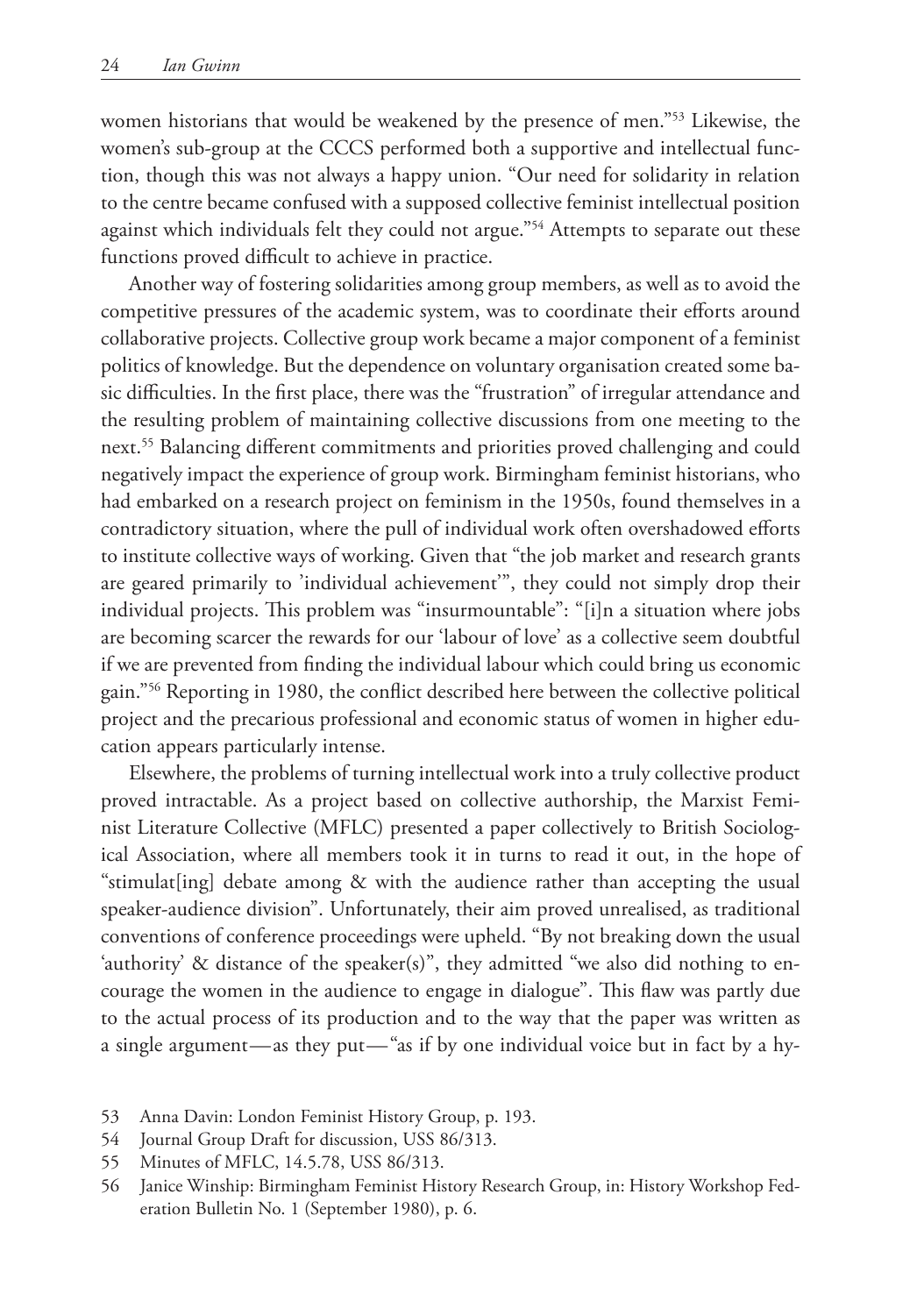pothetical single 'collective' voice… [rather than] to bring out the different positions within the group  $\&$  lay it out as a debate."<sup>57</sup> If there was an issue of how far a single, collectively agreed view could be generally assumed, then the identity of the work as a collective composition remained problematic, since particular sections could be still attributed to the work of one individual. Thus, there emerged a potential conflict in the ethics and practice of solidarity within the collective: "should that person be able to use the work outside the group, or should we all claim equally to have 'written' the paper?" Again, the professional stakes of the individual ran up against collective political aspirations, such that privileging the claims of the collective appeared "self-defeating" in a highly individualised research culture.<sup>58</sup>

In many ways, women's studies straddled the liminal space between the world of the university and the WLM. Driven by the political ferment generated by the movement, the expansion of women's studies courses, especially inside the university itself, was soon accompanied by fears about the loss of its radicalising edge once it had become assimilated into the university context.<sup>59</sup> By the time of the first National Women Studies Conference in Manchester in December 1976, the process of assimilation appeared to have already led to a "tendency for women's studies to degenerate into academic courses treating women as a subject to be taught as any other", as well as to become isolated and ghettoised, and thus easily ignored.<sup>60</sup> As elsewhere, antagonisms arose at the conference between academic and non-academic definitions of women's studies. The problem became one of how to reconcile the politics of women's liberation with the structures of university authority, and of how it was possible to work within them to change them.

The insurgent character of feminist scholarship, as a critique of the traditional elitism and disciplinary hierarchies of academic knowledge, did not inhibit it from also seeking to demarcate an area of study around which intellectual work could be organised. Yet there remained some ambiguity as to the criteria by which knowledge produced by feminists should be validated. At one level, there was evidently a drive towards putting the study of women on a par with mainstream academic subjects, redressing 'the wrongs of women' via an equality of access defined in scholarly terms. For some feminists, this stance reflected the goals of 'equal rights feminism'. At another level, this was clearly a limited achievement when measured against the hopes of far-reaching radical change to dominant conceptions of knowledge. For others, what made feminist or women's studies potentially subversive of traditional epistemological structures was not simply an expanding range of objects, concepts and approaches,

60 Jane Cousins: Art, Women or Zoology, in: Spare Rib 55 (February 1977), p. 23.

<sup>57</sup> Notes Towards Our Workshop Entitled Feminist Critics: Political Practice and Literary Theory at the BSA, USS 86/313.

<sup>58</sup> Ibid.

<sup>59</sup> Carol Dix: Where to Study Women's Studies, in: Spare Rib 18 (December 1973), p. 36.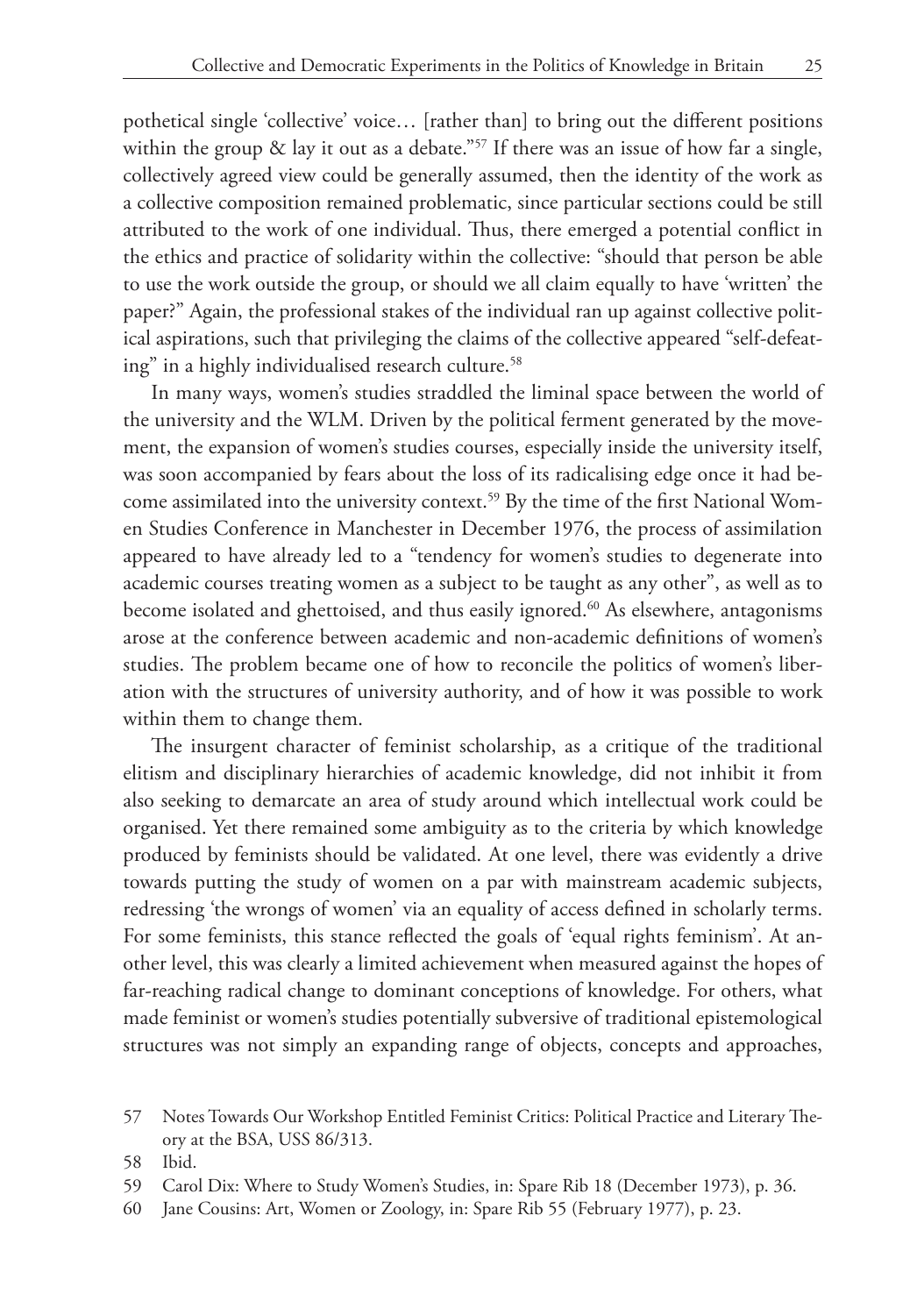but the way in which it sought to transform academic working practices and the very process of knowledge production itself through the political and social practices of the WLM. According to the CCCS's women sub-group, this comprised "collectivity", "non-hierarchical structures", and "consciousness raising":

These elements affect the relationship between student/teacher and student/student. Their non-competitiveness and the group dynamics around the exchange and production of knowledge not only function to increase student participation and confidence but in the process of de-mystifying knowledge throw into relief the mode of operation of the taken-for-granted structures of education. The definition of the object of study in WS course is not given by the demands of the institution or potential careers. This definition rests on a basic feminism and thus these courses are politically rather than academically constituted.<sup>61</sup>

Still, the political direction of the women's movement could not be followed unquestioningly; at times, the relative autonomy of intellectual practice had to be upheld. For the MLFC that meant doing things differently, insisting upon a strict separation between their theoretical labours and personal experience, to which many other women's group had given voice. This paralleled their attempt to challenge a gendered divide in the treatment of literature between the WLM's tendency to celebrate "undervalued feminine qualities" like "intuition" and "emotional intelligence" and a "superior" set of masculine qualities associated with "reason" and "abstract thought".<sup>62</sup> In challenging women's exclusion from the latter realm, the group focused on appropriating theoretical work produced by men (in particular Althusser, Macherey, and Eagleton), which itself presented difficulties in advancing their aim. "[W]e speak in a language radically different from that of feminists who have celebrated women in a way which, by definition, excludes, refuses, the kind of theoretical discourse we have been using. […] [and] can be described as unnecessarily complex", they admitted. $63$  Reliant on an inaccessible theoretical vocabulary, the MFLC's efforts to blast through the false dichotomy between feminised intuition and masculine reason may well have simply reproduced it. $^{64}$ 

In placing theoretical critique in critical tension with the concern to validate women's writing and experience, the MFLC reflected a wider set of antinomies that came

<sup>61</sup> Journal Group Draft for discussion.

<sup>62</sup> Notes Towards Our Workshop, USS 86/313.

<sup>63</sup> Ibid.

<sup>64</sup> It should be noted that the MFLC actually gave rise to more inclusive projects like the 'Women and Writing' workshops, which "acted as a means of developing contact and discussion between women involved and interested in women's writing at a variety of levels". Janet Batsleer et al.: Rewriting English: Cultural Politics of Gender and Class, Oxford 1985, p. 123.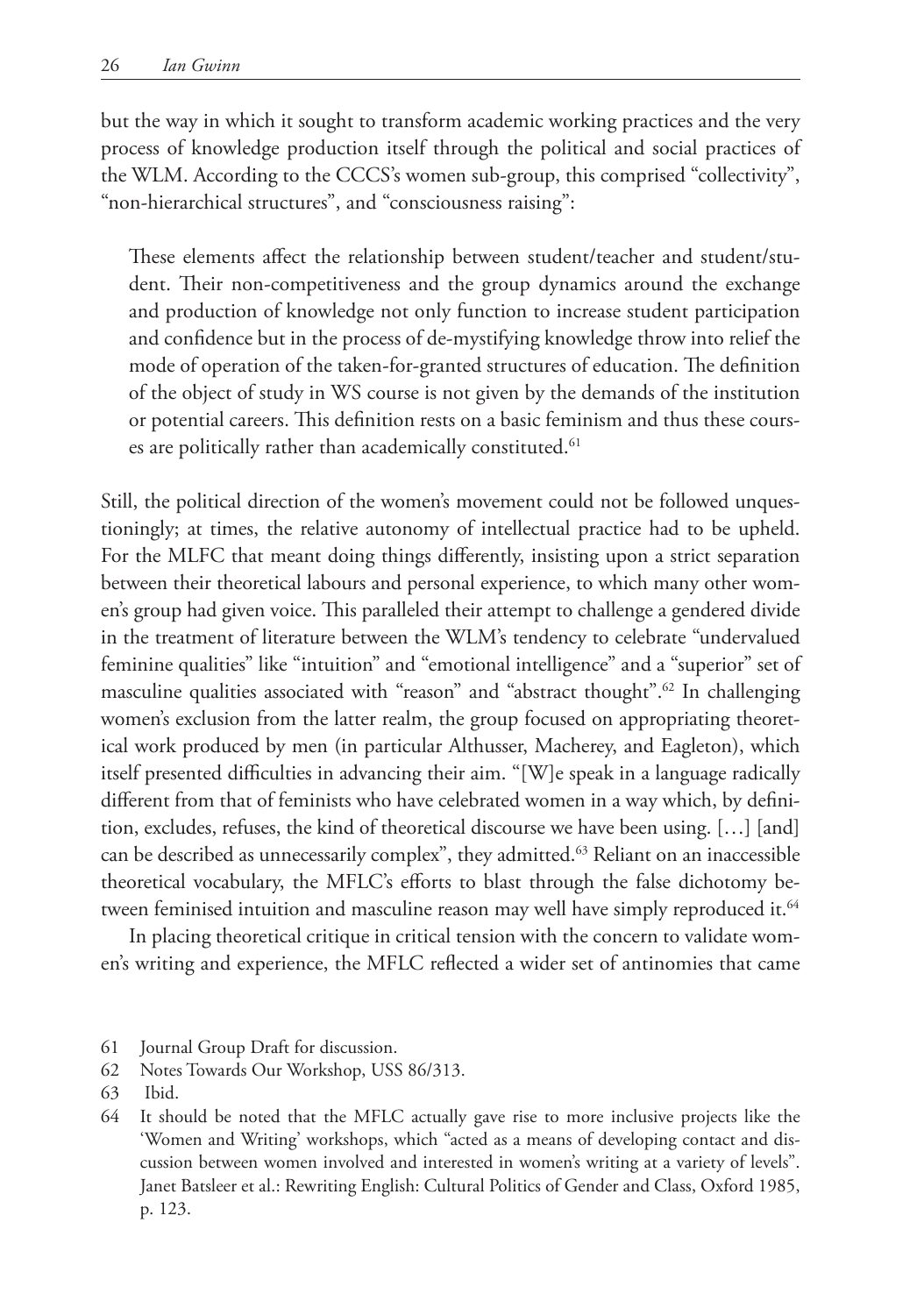to play an organising role in debates on the British left from the late-70s onwards. We have already observed the controversy generated by the opposition of theory and history in the case of History Workshop. The contradictory imperatives inherent in any critical intellectual enterprise were intensified by a shifting economic and political landscape, which made the kind of dialogue that would bridge such oppositions harder to sustain. For the champions of Marxist-feminist theory, which enjoyed a brief but productive intellectual flowering, the desire to consummate a conceptual union between class and gender, capitalism and patriarchy, and production and reproduction, gave way to different theoretical emphases characterised by contingency, specificity, and discontinuity.65

Over the course of the next decade, many strands of feminist scholarship increasingly gravitated towards psychoanalysis, Foucault or other post-structuralist thinkers.66 These developments were hastened by a general epistemological uncertainty fostered by the crisis of the Left, postmodernism, and the impact of Thatcherism and post-Fordist transition, which fuelled a widespread loss of confidence in totalising metanarratives like Marxism and led to a fundamental restructuring of the entire field of intellectual production. In this sense, feminism was both agent and beneficiary of these trends. But while evidence of its impact and achievements in the sphere of scholarship and research is plentiful, the process of institutionalisation has remained partial and incomplete, making inroads into and across established disciplines rather than securing an autonomous space of its own. Indeed, one recent international survey of the fortunes of academic feminism discerns an "ambivalence of progress": considerable advances in terms of the growth of curricula, funding programmes, publications, and women in the profession have come at the expense of "marginalisation" and "depoliticisation".67

The gradual entry of the women's movement into academic institutions occurred at a moment when the grounds of critique and dissent had begun to shift in the 1980s and 1990s, as the scope for emancipatory and democratic projects contracted. The logic of incorporation 'splintered' the systemic quality of feminist critique, such that the epistemological challenge registered powerful effects across the social sciences and

- 65 Heidi Hartmann: The Unhappy Marriage of Marxism and Feminism: Towards a more Progressive Union, in: Capital & Class 3:2 (1979), pp. 1–33.
- 66 For a general overview of these developments, which includes seminal contributions to feminist scholarship, see Terry Lovell (ed.): British Feminist Thought: A Reader, Oxford 1990.
- 67 Stefanie Ehmsen: How the Women's Movement Changed Academia: A Comparison of Germany and the United States, in: Kristina Schulz (ed.): Women's Liberation Movement: Impacts and Outcomes, New York 2017. See also Belinda Davis: The Personal is Political: Gender, Politics, and Political Activism in Modern German History, in: Karen Hagemann/ Jean H. Quataert (eds.): Gendering Modern Germany History: Rewriting Historiography, New York 2007.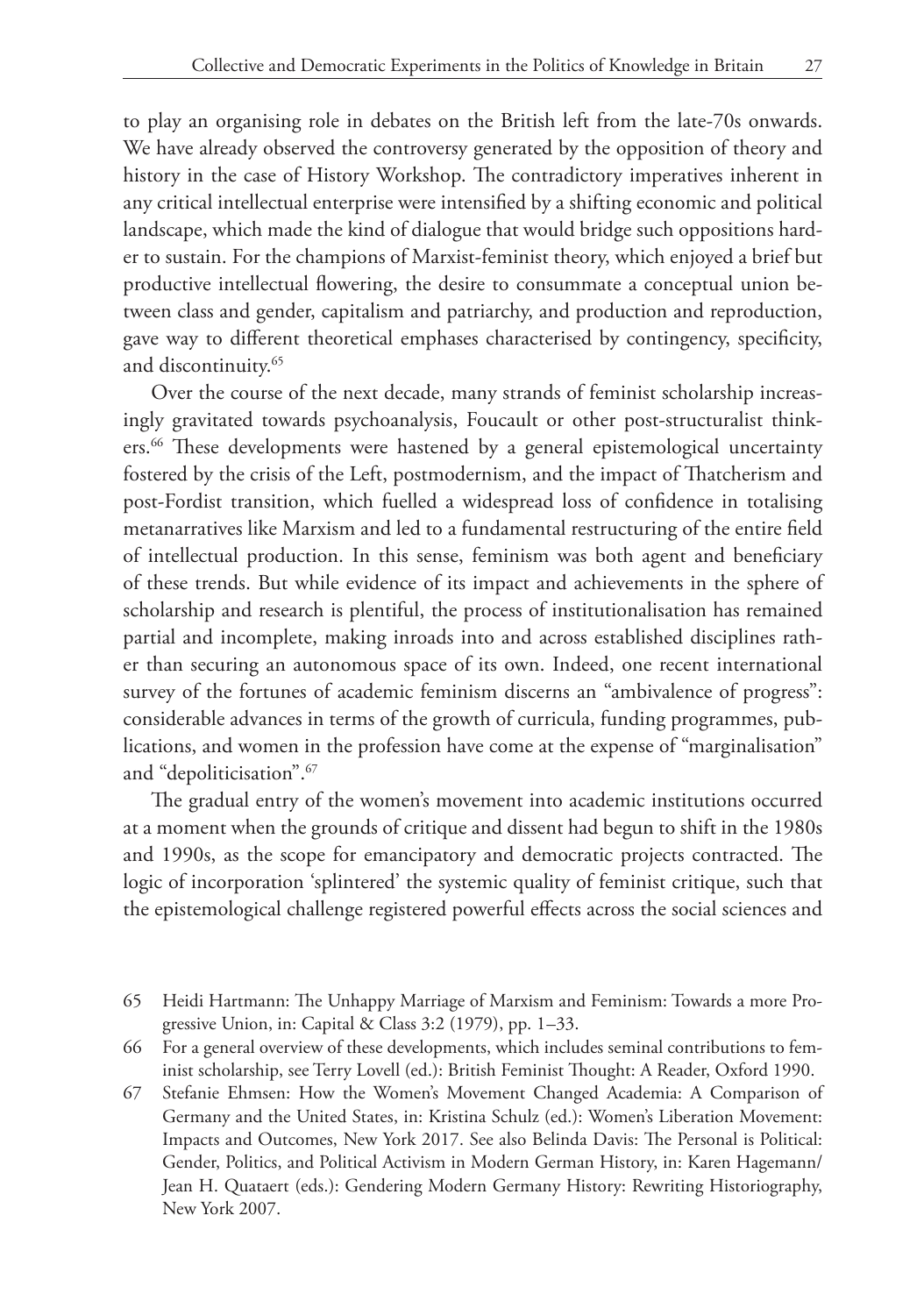humanities, particularly under the sign of gender, while the institution proved far more impervious to the critique of academic hierarchies, mentalities, and cultures.<sup>68</sup> Revisiting the efforts of feminist scholars and activists to remake the entire sphere of knowledge production calls attention to the limited function of present-day 'progressive' agendas based upon the values of diversity, equality and access. Against top-down, corporate-driven mandates, the history of feminist study and reading groups (as well as many other areas of feminist activity), reveals a complex mix of engagements and enthusiasms, disruptions and disillusions that the commitment to the realisation of democratic participation and collective solidarity entailed. In the gap between then and now, we might begin to reconstruct this still incomplete project, finding new potentialities for this kind of collective intellectual work in ongoing struggles inside and outside the academy.

### Conclusion

To consider these projects and their practices as conjuncturally specific, we should recognise the centrality of the general conditions of the post-'68 moment; above all, the structures and resources of the post-war social democratic state, which ran up against the limits of its own democratic capacities and entered into an ever-deepening crisis, enabling the expanded politics of 1968 to shape developments in culture, the arts, and in the academy. There were spaces at the margins of society for radicals, idealists, drop-outs, artists, filmmakers, part-time adult education tutors, and post-graduate students to combine forms of paid work with experimental pursuits of all kinds without having to commit themselves to salaried careers. Inspired by the utopian desires and revolutionary optimism of the long-1960s, left-wing activists extended the anti-authoritarianism of the student movement into wider regions of public and private life. The practice of participatory or direct democracy was central to this advance, functioning as both a radical critique of the forms of representative democracy and as a practical means of encouraging the widest involvement of people. In some areas, democratisation became more than just a commitment to decentralised, non-hierarchical decision-making structures; it served as a method of subversion, politicising whole areas of cultural and intellectual production whose dominant institutions and authority structures had gone thoroughly unquestioned. Indeed, this was an insurgent brand of cultural democracy, which went beyond the goal of achieving greater equality in the 'distribution of access' to knowledge towards actively pursuing the redefinition

<sup>68</sup> Nancy Fraser: Feminism, Capitalism and the Cunning of History, in: New Left Review 56 (March-April 2009), pp. 97–117.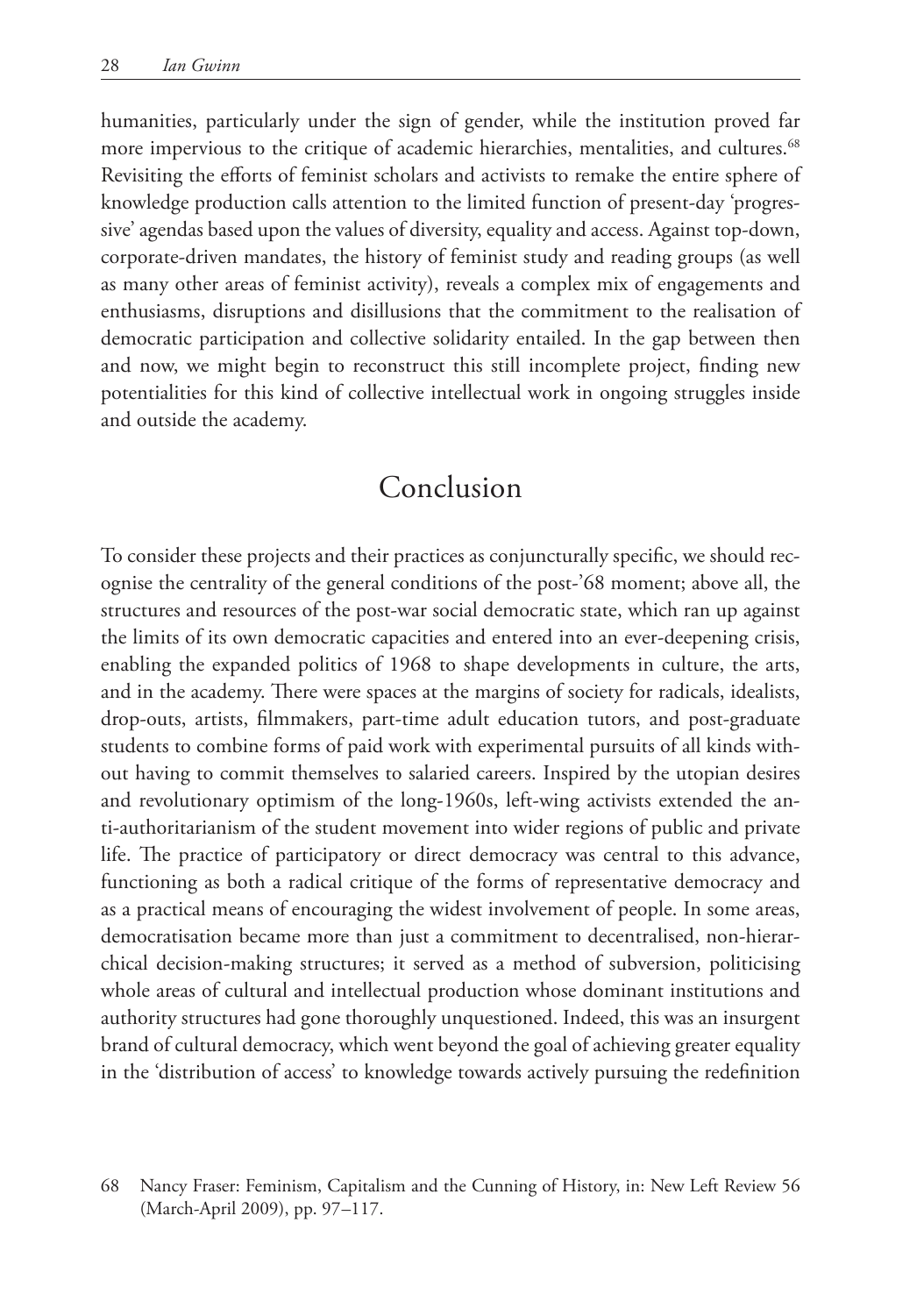of its content and form through an engagement with changing popular experience and expressions of meaning.<sup>69</sup>

A variety of cultural, educational and community initiatives, which were strengthened by the financial support of socialist-led local councils in the 1980s, coalesced and had a positive impact on outlooks and policy outcomes. However, the 'long revolution' of popular and democratic cultural transformation was met with a strong counter-offensive from the Right. The election of Margaret Thatcher in 1979 hastened the decline of the post-war settlement and the dispersion of organised socialist forces, not least in decisions to impose budget cuts and restraint upon on local councils' funding. At the same time, larger shifts in the structures of political opportunity and everyday life altered the trajectory of movement politics, as decentralised and radically spontaneous grassroots mobilisations gave way to more professionalised groups engaged in mainstream campaigning, showing how rapidly traditional hierarchies and organisational structures could be recomposed.70

Evidently, the legacies of democratising knowledge in the 1970s and '80s remain uneven and incomplete. Yet recent pronouncements about the virtues of 'co-production' in research gesture towards that earlier ground, suggesting possible ways of renewing those legacies. Many of the projects that bring together community partners and groups with academic researchers are described in warm-sounding terms: 'collaboration', 'participation', 'shared authority', 'accessibility', 'partnership', and 'blurring the boundaries between the university and outside'.<sup>71</sup> We should, however, be extremely cautious about accepting some of the bold claims made on behalf of co-production.72 Before we do so, we need more detailed studies of how societal change transformed the practice and politics of intellectual production. Among other things, we need to understand what kind of difficult compromises were necessarily entailed for movement organisations and their campaigns in the decision to receive external finance. We also need to understand precisely how the erosion of post-war social regularities and the withdrawal of material resources accentuated the pressure on activists to move into stable institutional worlds. And we need to understand the ideological effects of

72 Campbell and Vanderhoven claim that co-production "assumes […] no hierarchy of knowledge forms" and "can help to democratise the research process and in turn lead to socially just change". See Heather Campbell/Dave Vanderhoven: Knowledge That Matters, p. 12.

<sup>69</sup> Geoff Mulgan/Ken Worpole: Saturday Night Or Sunday Morning?: From Arts To Industry — New Forms Of Cultural Policy, London 1986.

<sup>70</sup> See Chapters 5 and 6 in Adam Lent: British Social Movements since 1945: Sex, Colour, Peace and Power, Basingstoke 2001.

<sup>71</sup> On co-produced research in the UK, see Catherine Durose et al.: Towards Coproduction in Research with Communities, Swindon 2011; Heather Campbell/Dave Vanderhoven: Knowledge That Matters: Realising the Potential of Co-Production, Manchester 2016.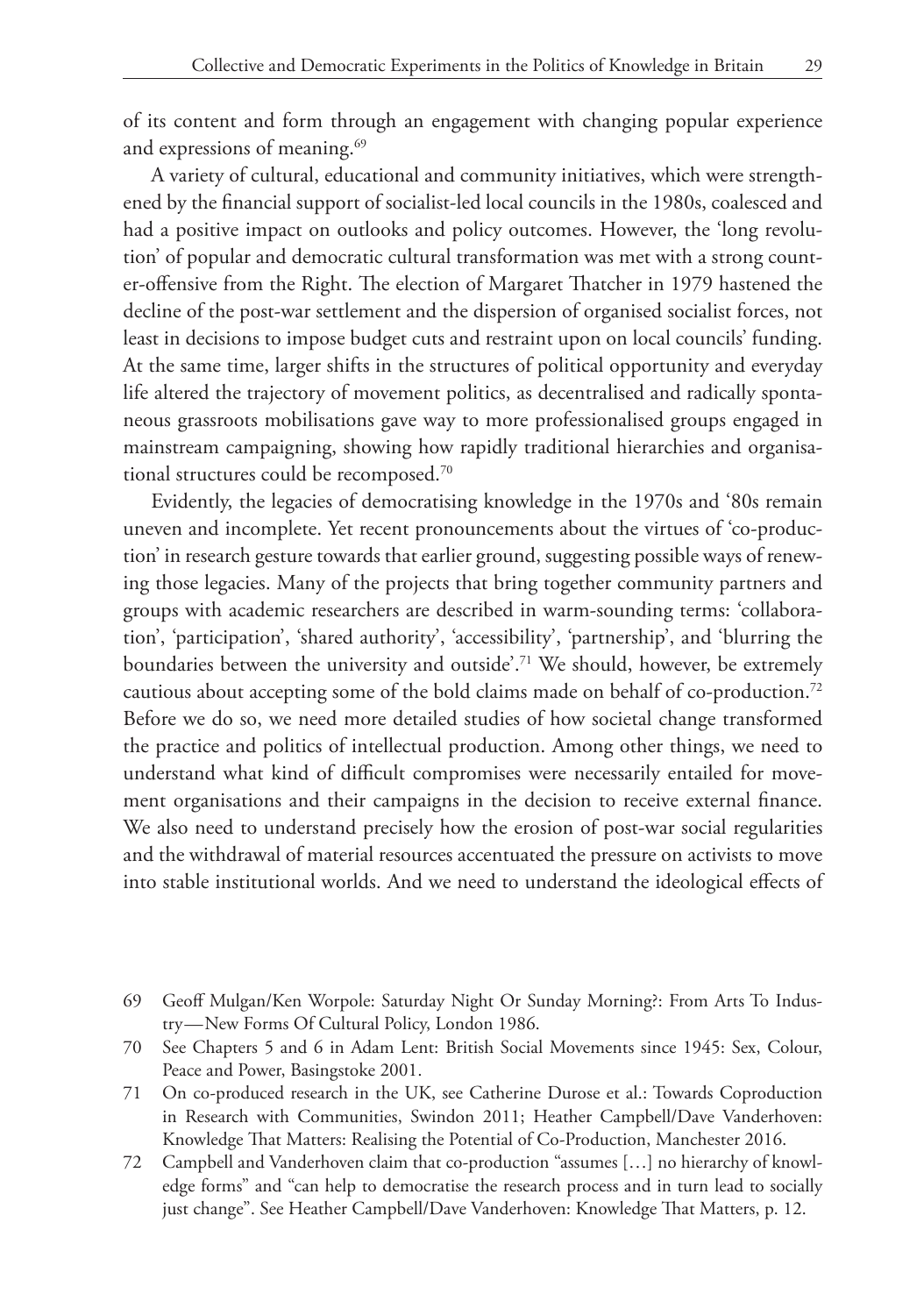public sector and corporate assimilation of progressive agendas on the reorganisation of the languages and meaning of equality, democracy and so on.

In today's academic world, the conditions that made possible democratic and collectivised knowledge production have been dismantled by the rise of performance and competitive metrics, which reflect the dominance of neo-liberal managerial regimes of accountability and control inside the UK university sector. Where once the struggle to establish oppositional spaces for collective and democratic experimentation was waged against external barriers, now constraints upon autonomous action work through the very structures and practices of programmes like 'widening participation', 'public engagement', and 'impact', which absorbed features of the earlier radical critique of academic authority in largely depoliticised ways in the embrace of an ethos based on partnership, inclusion and engagement.<sup>73</sup> Without an understanding of the contradictory processes of structural and institutional change and their implications for current academic practice, we will be unable to anticipate or to realise new possibilities for intervening into the production of knowledge in radically democratic ways.

While each of the three cases presented here became, in certain respects, casualties of that conjunctural shift broadly associated with the rise of neoliberalism, reconstructions of the shifting entanglement of commitments, practices, tensions, and contradictions through which these projects issued their challenge to established academic hierarchies may serve as a counterweight to the contemporary language of collaboration and participation, becoming points of contestation in present configurations of politics and knowledge. Instead of narratives of loss or disavowal, the unfinished legacies of their critique and positive example might be actively re-appropriated and politically reimagined in alternative readings of their significance.<sup>74</sup> All three had to contend with the frequently incompatible demands that the commitment to collective and democratic working methods placed on their intellectual ambitions. Negotiating competing impulses, from deepening the practice of equality in scholarly production, to withstanding the divisiveness of particularly explosive issues (e.g. feminism, theoretical vs. popular approaches), to maintaining links to some larger 'outside', relied upon a vast labour of solidarity and mutual support. More complete accounts need to address the emotional and political intensities of 'intellectual solidarity'. They must also attend to the necessarily complex and problematic status of ostensibly emancipatory intellectual practices, not least their potential to inadvertently reproduce forms of control and exclusion, as evidenced in feminist criticism of masculine forms of domination.

- 73 A critical discussion of co-production is provided by David M. Bell/Kate Pahl: Co-production: towards a utopian approach, in: International Journal of Social Research Methodology 21:1 (2018) pp. 105–117.
- 74 On narratives of loss common to both cultural studies and feminism, see Jackie Stacey: Idealizations and Their Discontents: Feminism and the Field Imaginary of Cultural Studies, in: Matthew Hilton/Kieran Connell: Cultural Studies 50 Years On.